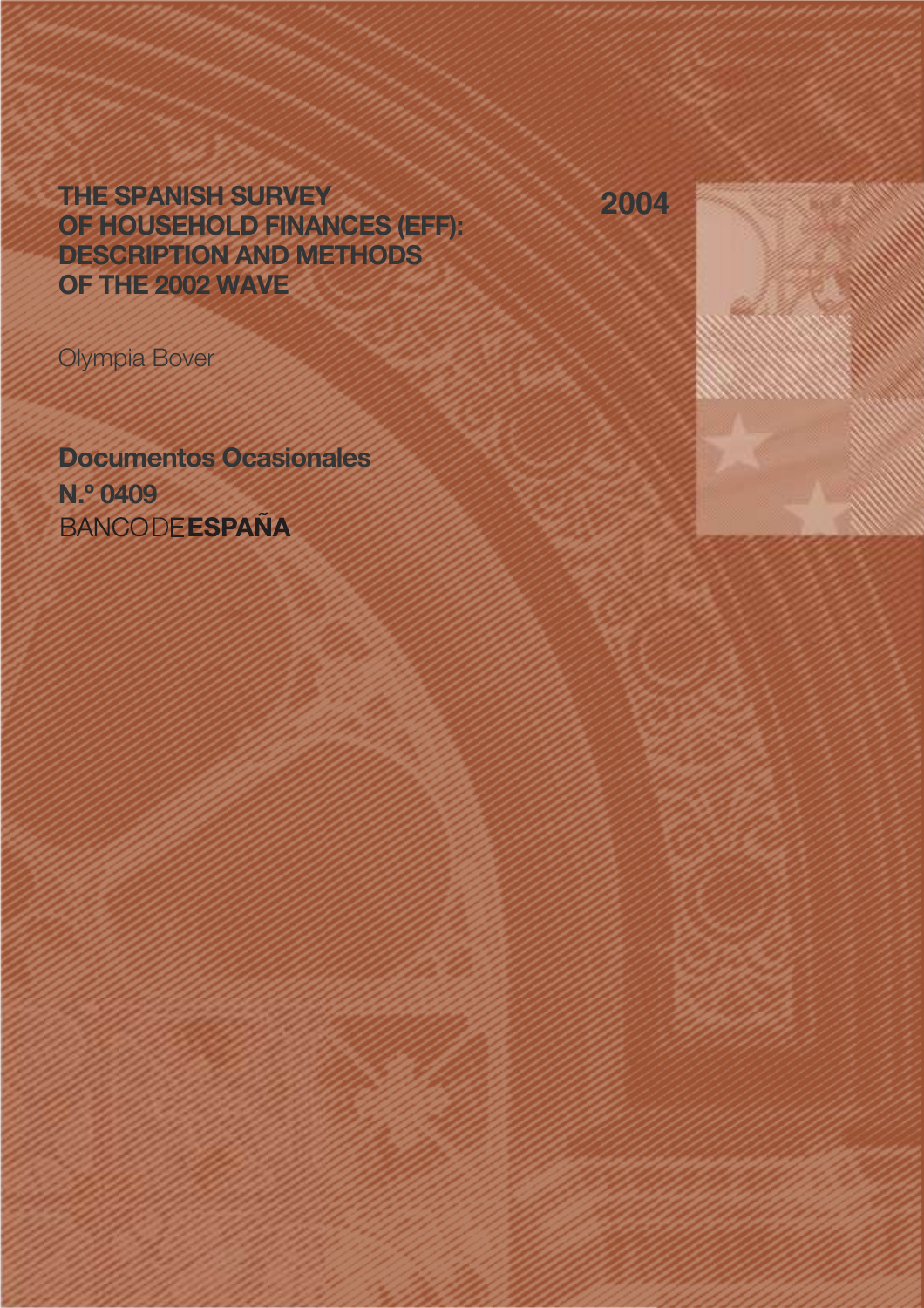THE SPANISH SURVEY OF HOUSEHOLD FINANCES (EFF): DESCRIPTION AND METHODS OF THE 2002 WAVE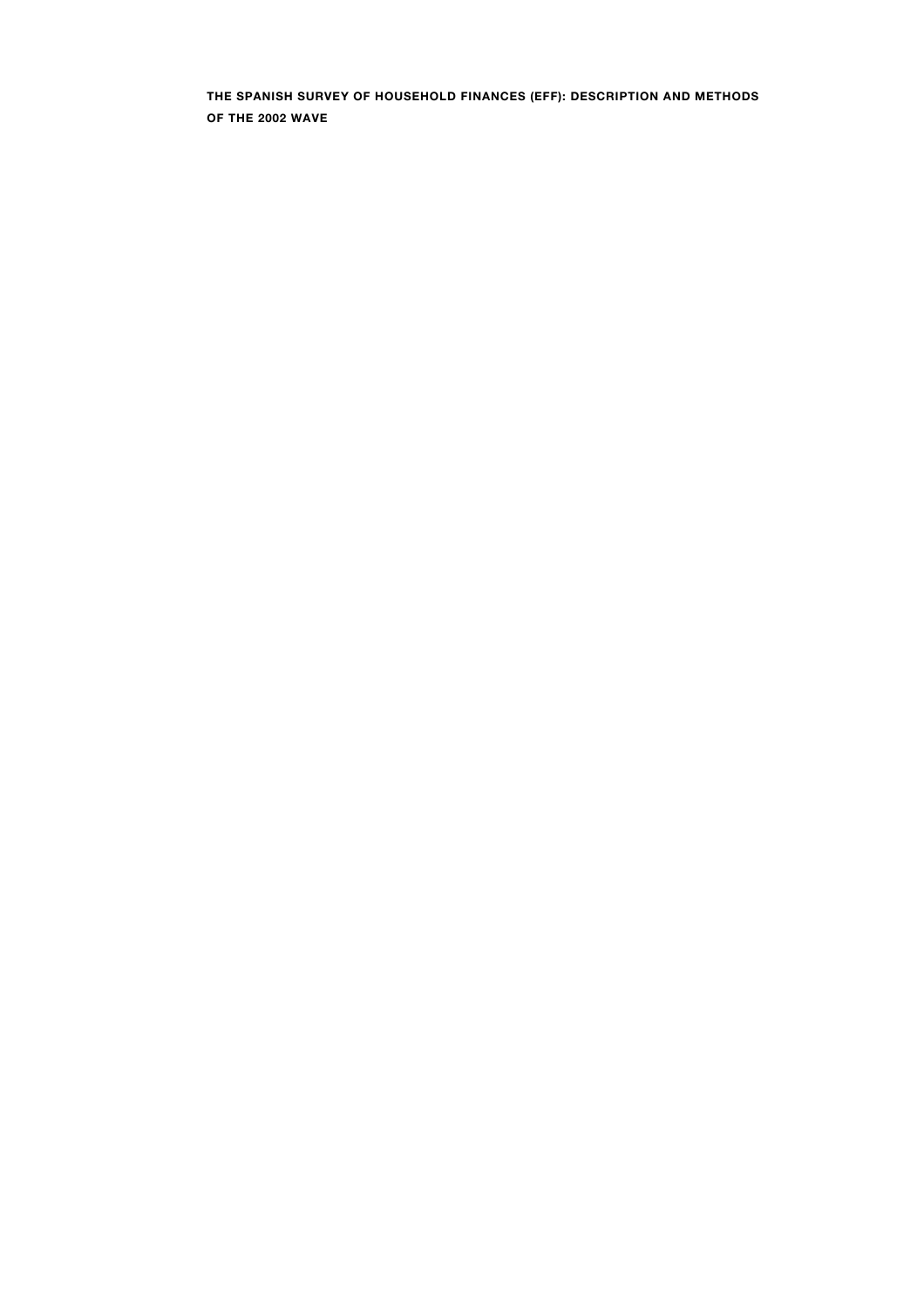# THE SPANISH SURVEY OF HOUSEHOLD FINANCES (EFF): DESCRIPTION AND METHODS OF THE 2002 WAVE\*

## Olympia Bover

DG ECONOMICS, RESEARCH, AND STATISTICS, BANCO DE ESPAÑA

 (\*) The EFF would not have been possible without the willingness to contribute to the project of the Spanish Statistics Office and the National Tax Office. On the technical aspects the work of some of their people should be mentioned, in particular Carmen Anido, Carlos de la Fuente, Juan Luis Pérez, Juana Porras, Jorge Saralegui, and Carmen Ureña. The example of the US SCF and the continuous willingness to help of Arthur Kennickell has also been crucial. We also benefited from the generous account by Giovanni d'Alessio of the Bank of Italy experience. In a prominent position, Cristina Barceló and Pilar Velilla, as part of the EFF team, dedicated much time and effort to the project. We are also very grateful to Manuel Arellano for his continuous support and advice all along the project. The field work company rose to the challenge thanks to the determination of Chelo Perera, Amelia Rochela, Lourdes Vázquez, José Ignacio Wert, and all the interviewers. Last but not least, the cooperation of the responding households is very gratefully acknowledged.

Documentos Ocasionales. N.º 0409 2004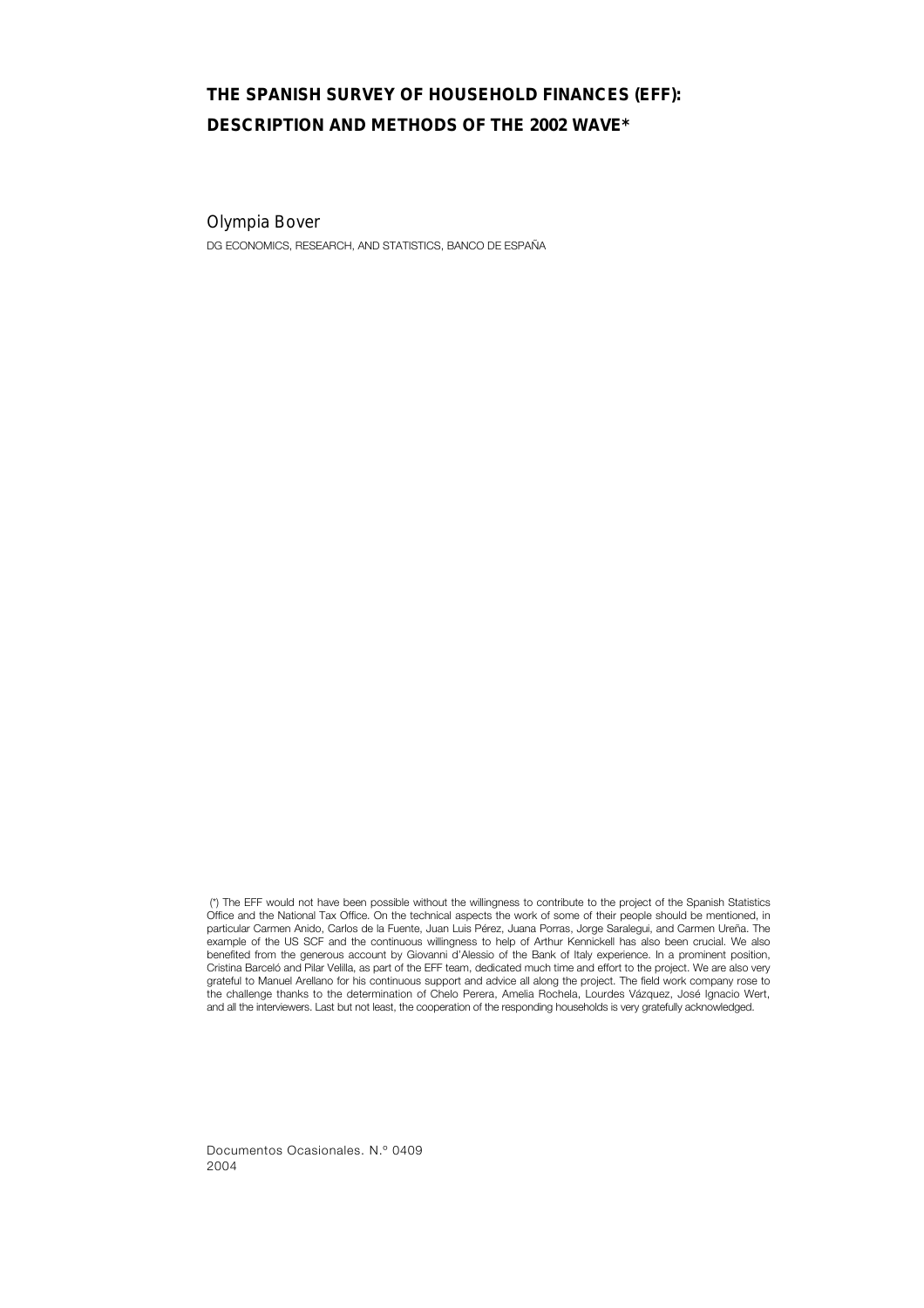The Occasional Paper Series seeks to disseminate work conducted at the Banco de España, in the performance of its functions, that may be of general interest.

The opinions and analyses in the Occasional Paper Series are the responsibility of the authors and, therefore, do not necessarily coincide with those of the Banco de España or the Eurosystem.

The Banco de España disseminates its main reports and most of its publications via the INTERNET at the following website: http://www.bde.es

Reproduction for educational and non-commercial purposes is permitted provided that the source is acknowledged.

© BANCO DE ESPAÑA, Madrid, 2004

ISSN: 1696-2222 (print) ISSN: 1696-2230 (on line) Depósito legal: M. 51919-2004 Imprenta del Banco de España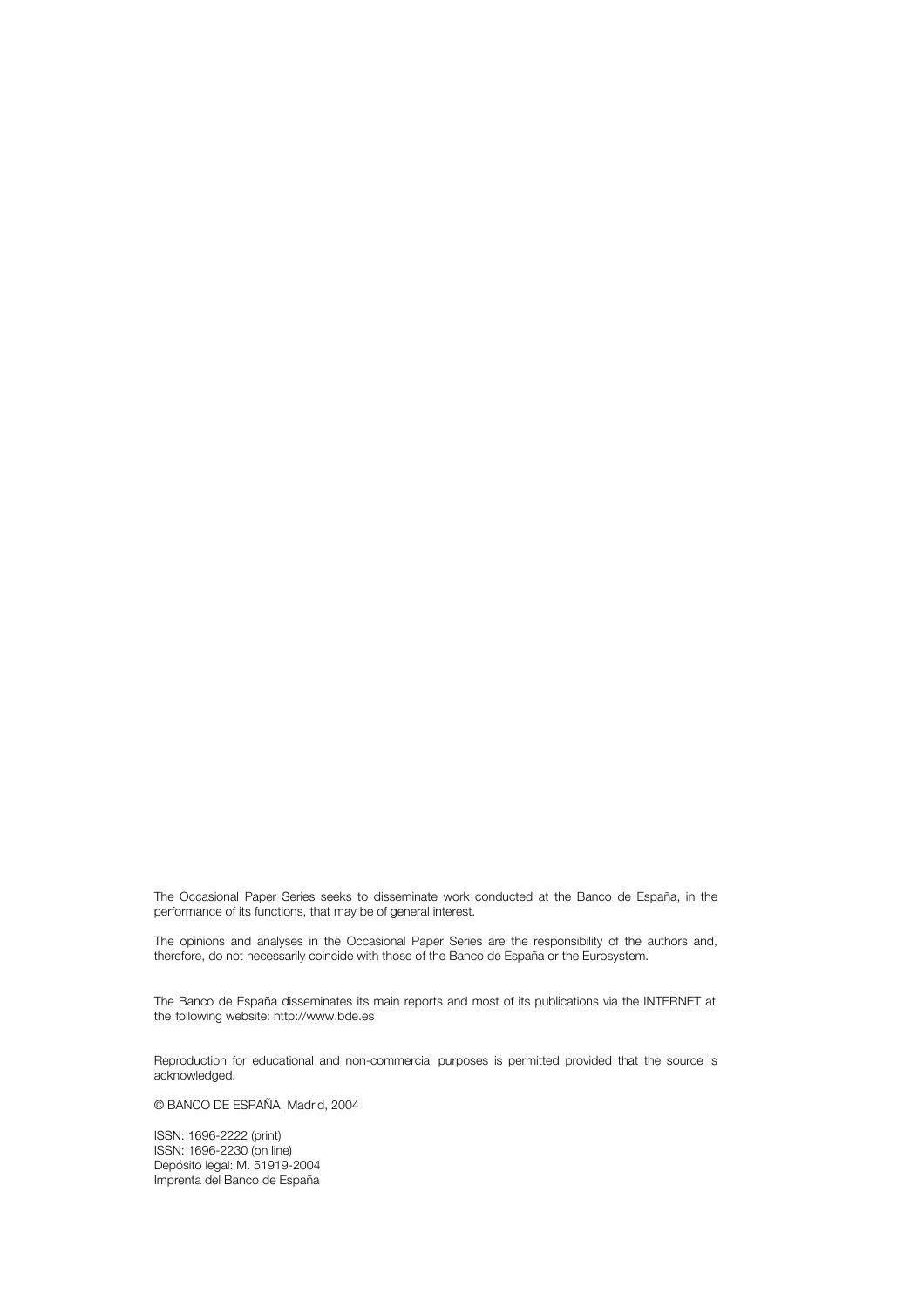## Abstract

This document describes the making of the first wave of the Spanish Survey of Household Finances. This survey is the only statistical source in Spain by which it is possible to link incomes, assets, debts and consumption at the household level. First we present the sample design, explaining the way oversampling of the rich was performed. Strata were constructed on the basis of the wealth tax, through a blind system of collaboration between the National Statistics Office and the Tax Office. This system, while preserving stringent tax confidentiality requirements, was able to maintain a unique sampling population frame. Second we report survey non response rates and the weight adjustments performed. Finally, we explain the multiple imputation method used to handle item non-response.

Keywords: wealth survey, oversampling of the rich, imputation methods JEL classification: C81, D31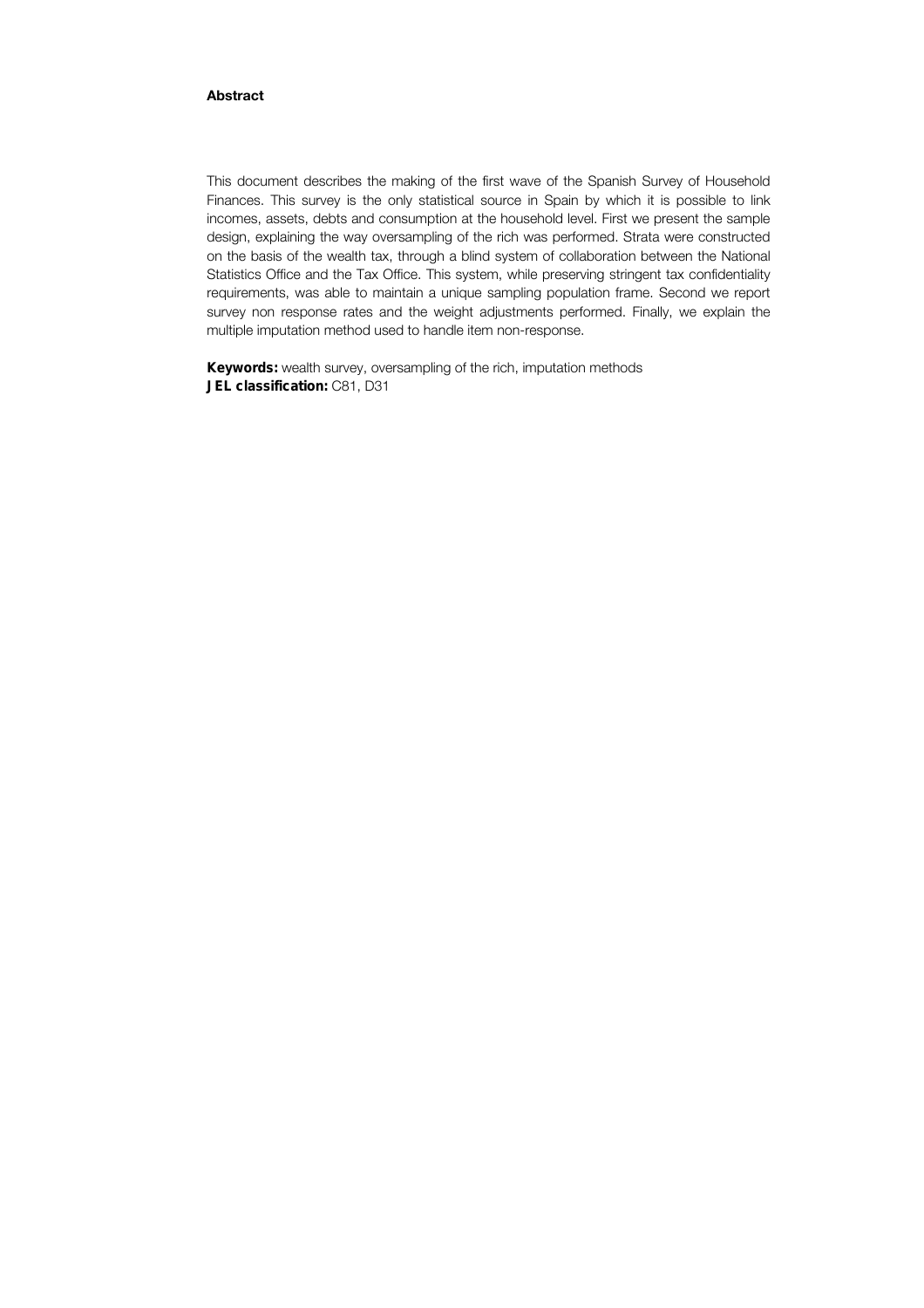## 1 Introduction

Knowledge of the financial behaviour and situation of households is important for economic analysis and the conduct of economic and regulatory policy, and is becoming increasingly relevant given the growing complexity and variety of these decisions. In Spain there is information on the total amounts of household financial wealth and debts (but not on their real assets) through the aggregate Financial Accounts ('Cuentas Financieras'). However, this information is too aggregate to allow the study of important aspects of household finances.

Indeed, aggregate levels are not enough to assess the situation of different types of families and we need to know the distribution of real and financial assets of households, their debts, and their relationship with other variables. For example, it would be very relevant to know how the recent upsurge in household debt is distributed among different types of families. Does the apparent aggregate comfortable situation hide significant fragility for certain households, or are investments and debts held by families able to absorb adverse fluctuations in the markets? Are the households that contracted debt in the past few years the same ones that acquired assets? To mention other examples, until now it was not possible to know which types of families have pension plans, or how young families finance the purchase of their house. For many other relevant questions information at the household level is needed as well.

As a consequence, the Banco de España decided in 2001 to start a survey on household finances ['Encuesta Financiera de las Familias' (EFF)], as it is carried out in other countries. In particular, the Banca d'Italia Survey ['Survey on Household Income and Wealth' (SHIW)] and the US Board of Governors Survey of Consumer Finances (SCF) provided helpful examples.

One distinctive characteristic of the EFF, following the example of the SCF, is that there is oversampling of wealthy households. The distribution of wealth is heavily skewed and moreover some types of assets are held only by a small fraction of the population. Therefore it was judged important to have a sample that would be not only representative of the population but also of aggregate wealth and that would also facilitate the study of financial behaviour at the top of the wealth distribution. This oversampling was achieved thanks to the collaboration of the Tax Office and the Statistics Office.

The EFF is the only statistical source in Spain that allows the linking of incomes, assets, debts, and consumption at the household level. Often macro comparisons are made from ratios of aggregate debt payments (or total debt) and aggregate disposable income (or assets). The EFF will enable the calculation of genuine measures of aggregate debt ratios as means or medians of the individual household ratios. In general a ratio of aggregate magnitudes is different from an aggregate of ratios, but this difference may be specially relevant in the case of asymmetric and long tailed distributions, as it is the case of the magnitudes of interest here.

The purpose of this document is to describe the main features of the making of the EFF. Section 2 describes the questionnaire. In Section 3 the sample design is discussed. Section 4 presents the various steps involved in the fieldwork and provides an analysis of unit non-response. Section 5 describes how sample weights are adjusted to take into account non-response, and briefly discusses other correction strategies. Finally, Section 6 addresses item non-response and presents the imputation methods used.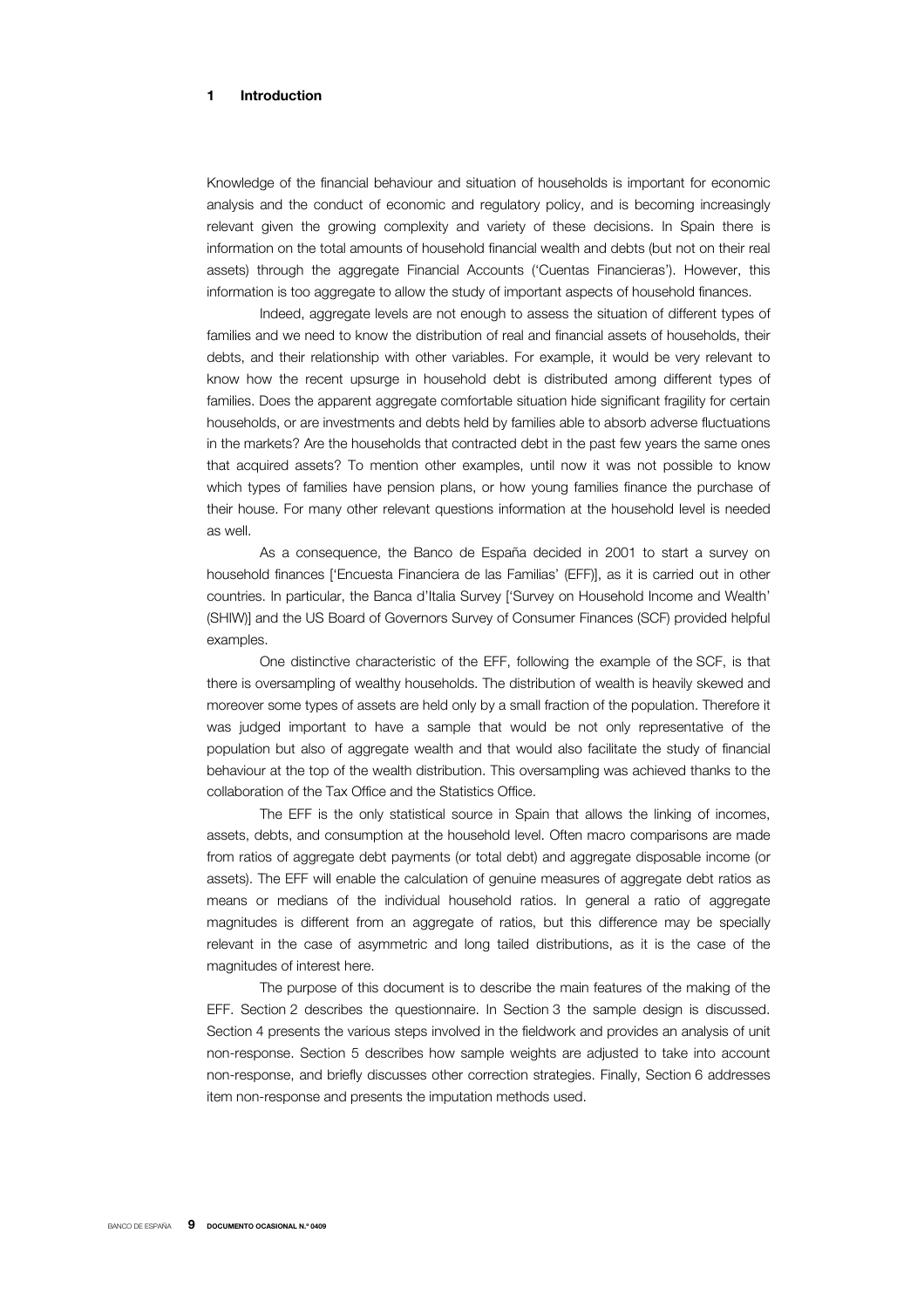### 2 Questionnaire

#### *Contents*

The questionnaire is divided into nine main sections which reflect the aims of the EFF. These are as follows:

- 1. Demographics<sup>1</sup>
- 2. Real assets and their associated debts
- 3. Other debts
- 4. Financial assets
- 5. Pension plans and insurances
- 6. Labour market situation and labour income (for all household members)
- 7. Non-labour income in previous calendar year (2001)
- 8. Means of payments
- 9. Consumption and savings

When designing the EFF questionnaire, the example of wealth surveys questionnaires from other countries (in particular, Italy, Netherlands, and the US) were important inputs that were adapted to suit the Spanish situation. For example, debt information is one of the main motivations for the EFF and therefore, along the lines of the SCF, more attention on debt is devoted as compared to the Italian SHIW. On the other hand, more in line with SHIW, there is a less detailed asset categorization in the EFF as compared to the SCF. Moreover, in Spain (like in Italy but unlike the US), account should be taken of extended families living together. This increases the number of questions on labour status and income as well as the complexity of household level questions like the total amount held by the household in some type of bank accounts.

Finally, in contrast to the SCF, we decided to add non-durable and food expenditure questions at the end of the questionnaire given the interest of the relationship between consumption, income and various types of wealth [see Browning et al. (2002), on recommended formulations for these questions and some assessment of their performance].

One paramount consideration all along the making of the questionnaire was to try and keep the length of the interview to an hour on average. This is significantly shorter than in the SCF but is widely regarded as the maximum bearable length in Europe. In fact, after a pilot survey was run showing an average length of 1h 25mn per interview, some questions were dropped. In Table 1 we report figures about the number of questions faced by households and provide some comparisons with the SCF. The median number of questions posed in the SCF is over twice the number in the EFF while in the case of the number of questions posed in euros (i.e. monetary amounts) the SCF median is 1.6 the EFF median.

<sup>1.</sup> The demographic questions were worded in a way to be comparable with similar questions in other household surveys carried out by the National Statistics Office.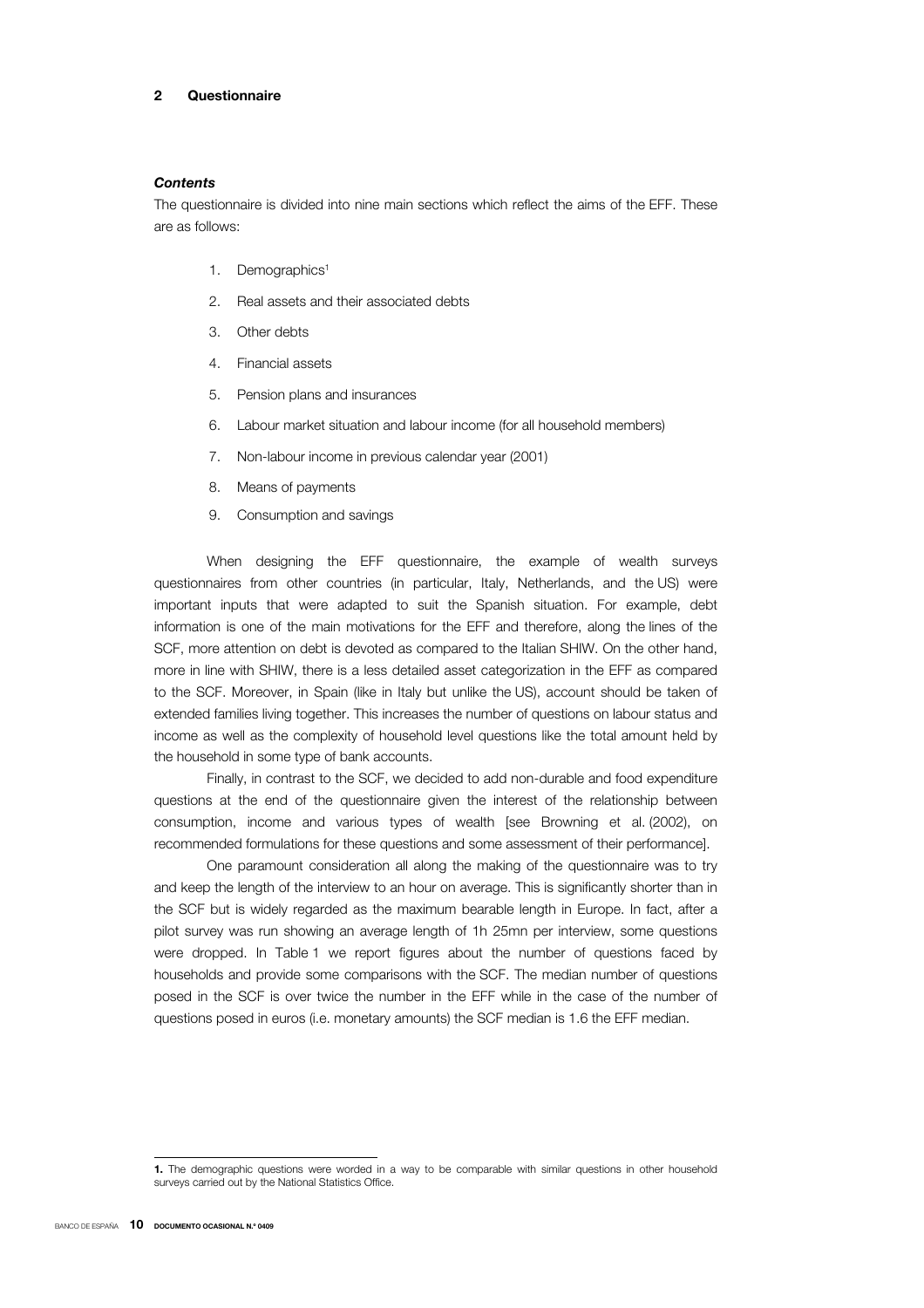## *Other points*

It was decided to have 'Computer Assisted Personal Interviews' (CAPI). Aside from avoiding the punching-in data stage, the use of the CAPI questionnaire helped interviewers follow the correct routes in what is a complex questionnaire and allowed the programming of some basic checks to detect, in the presence of the respondent, potential inconsistencies or errors in their answers. Furthermore, conversions from pesetas to euros (and vice versa) were easily incorporated. These conversions were very much needed to facilitate and check the answers since the field work started when only few months had elapsed since the introduction of the euro.

The field work spanned over seven months, from October 2002 to May 2003. Few questions were added for interviews conducted from January 2003 onwards, to control for potential increases in labour income linked purely to inflation.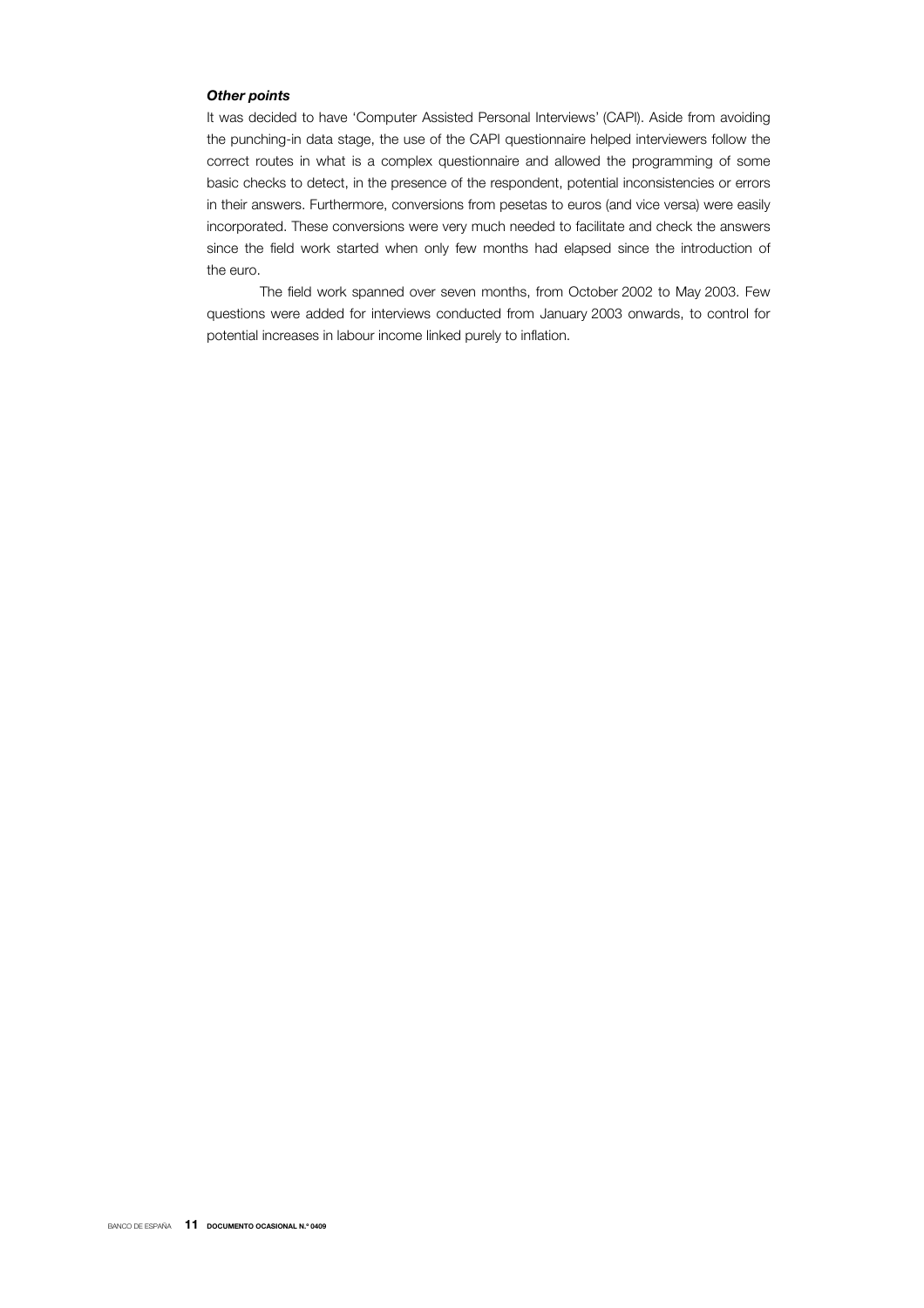#### 3 Designing the sample

Following the example of the US Board Survey of Consumer Finances (SCF) we felt it was important to oversample wealthy households. Indeed, there are many assets held by only a small fraction of the population and therefore a standard random sample would contain too few or no observations at all for many of the relevant analysis one would like to perform with wealth microdata. Thanks to the collaboration of the Statistics Office and the Tax Office it was possible to obtain a sample with a significant oversampling of the high wealth households.

#### *Basis for the oversampling of the wealthy*

In Spain there is a wealth tax ('Impuesto sobre el Patrimonio') and it is on the individual wealth tax files information that the EFF oversampling is based. This is in contrast with the SCF where a wealth index is constructed by integrating the information about asset income coming from the individual income tax files since there is no wealth tax in the US. People liable to the wealth tax in Spain were, in 1999 (which was the tax year used in selecting our sample), those with taxable wealth over 104,000 €. In 1999 around 980,000 individuals (corresponding to approximately 700,000 households) filed a wealth tax return.

The choice of defining the wealth strata was based on the SCF intervals and on the households percentile distribution of the wealth tax for Spain. We defined eight strata which were oversampled progressively at higher rates. The intervals are shown in Table 2. Strata 2 and 3 capture slightly less than half of the distribution of taxable wealth. Strata 4, 5 and 6 capture the third quartile except for the last percentile and a half approximately which is represented by the last two strata.

Finally, in Navarre and the Basque Country there was no oversampling of the wealthy because the national Tax Office does not hold the personal tax file information for those regions.

#### *Confidentiality guaranties*

The Tax Office is subject to very stringent confidentiality requirements and cannot release, even to the Statistics Office, any personal tax information (not even in the form of intervals). To overcome the problem and enable wealth tax oversampling while preserving confidentiality, the National Tax Office volunteered to actually do the random sample selection herself following the sample design requirements, as instructed by the Bank of Spain and the National Statistics Office.

Thanks to the collaboration of both the Statistics Office and the Tax Office there is a unique population frame for the sampling<sup>2</sup>. The population frame for the sample was the Continuous Municipal Census dated mid-2001, where the units are the households as defined by their address. With this information sent by the Statistics Office to the Tax Office, the Tax Office constructed for each address three variables based on information from both the wealth and the income tax. These data were the starting point for the sampling.

The first variable, the wealth stratum indicator, is based on total declared taxable wealth for the household, which was obtained by adding up the returns of all its members when applicable. The second one, for those filing income tax but not wealth tax, is a variable indicating to which quartile in the national taxable income distribution the household belongs. Finally, information on the per capita income of the household was also added. The income variables were helpful in the selection of sample replacements (as we shall see below), and to ensure that households from all income levels were selected into the sample. The latter was

<sup>2.</sup> Unlike the SCF where two samples are used (one random and another with oversampling).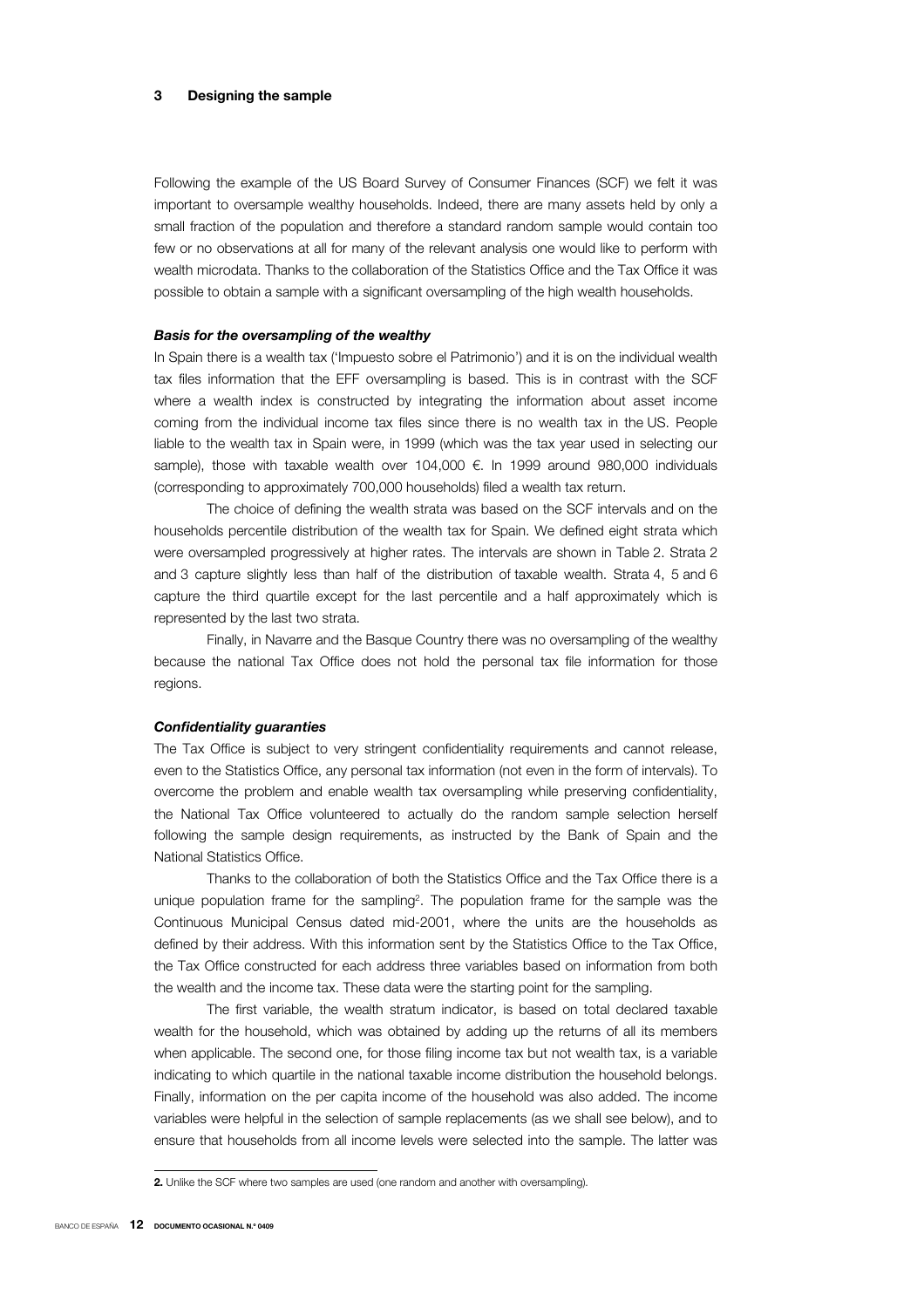obtained by using systematic sampling with random start in a properly ordered data frame. Furthermore, the income quartile indicator was used to correct for non-response in large cities. The tax information available at the time was dated 1999. This entailed some limited mismatch between the two sources.

#### *Sampling*

The sampling design was different for the following three cases:

- (i) municipalities with more than 100,000 inhabitants. For large towns, the sampling was random within the eight wealth strata.
- (ii) municipalities with 100,000 inhabitants or less. For small municipalities, the sampling was a two stage cluster design, with the primary sampling units (PSU or 'secciones censales') being selected first with probability proportional to their population. Further, within PSU the selection of households was different according to the number of wealth tax filers in the PSU.
- (iii) Navarre and the Basque Country. Finally, in Navarre and the Basque Country where, as we have mentioned, no oversampling of the wealthy was possible, the sample was selected according to a two stage stratified cluster design with six strata defined according to municipality size.

### *Replacements*

Another relevant aspect of the EFF sample design was the replacement scheme chosen. To try and preserve the oversampling scheme as much as possible, tightly controlled replacements were chosen. An important reason in our case for having controlled replacements was the fact that we do not have any indication of the wealth stratum to which the sample households belong so no 'directed' effort could be applied during the field work were we to discover that the response rate of certain strata was being particularly low.

In particular, up to four replacements were provided for each household originally in the sample that would serve as replacements of that household only. Those replacements were selected to be the two households immediately before and the two immediately after the household in a file ranked by income quartile (for non wealth tax filers), wealth stratum, and per capita household income. Replacements had to belong to the same income quartile (for non wealth tax payers) or the same wealth stratum as the sample household. This was done within municipalities in the case of large cities and within PSU in the case of small ones to keep replacements geographically not too distant from the original sample household. These implied that in some cases less than four replacements were available (and in a few instances, none at all). In the case of Navarre and the Basque country a more standard scheme of a pool of eight replacement households being potential substitutes for eight sample households (within the same PSU) was adopted.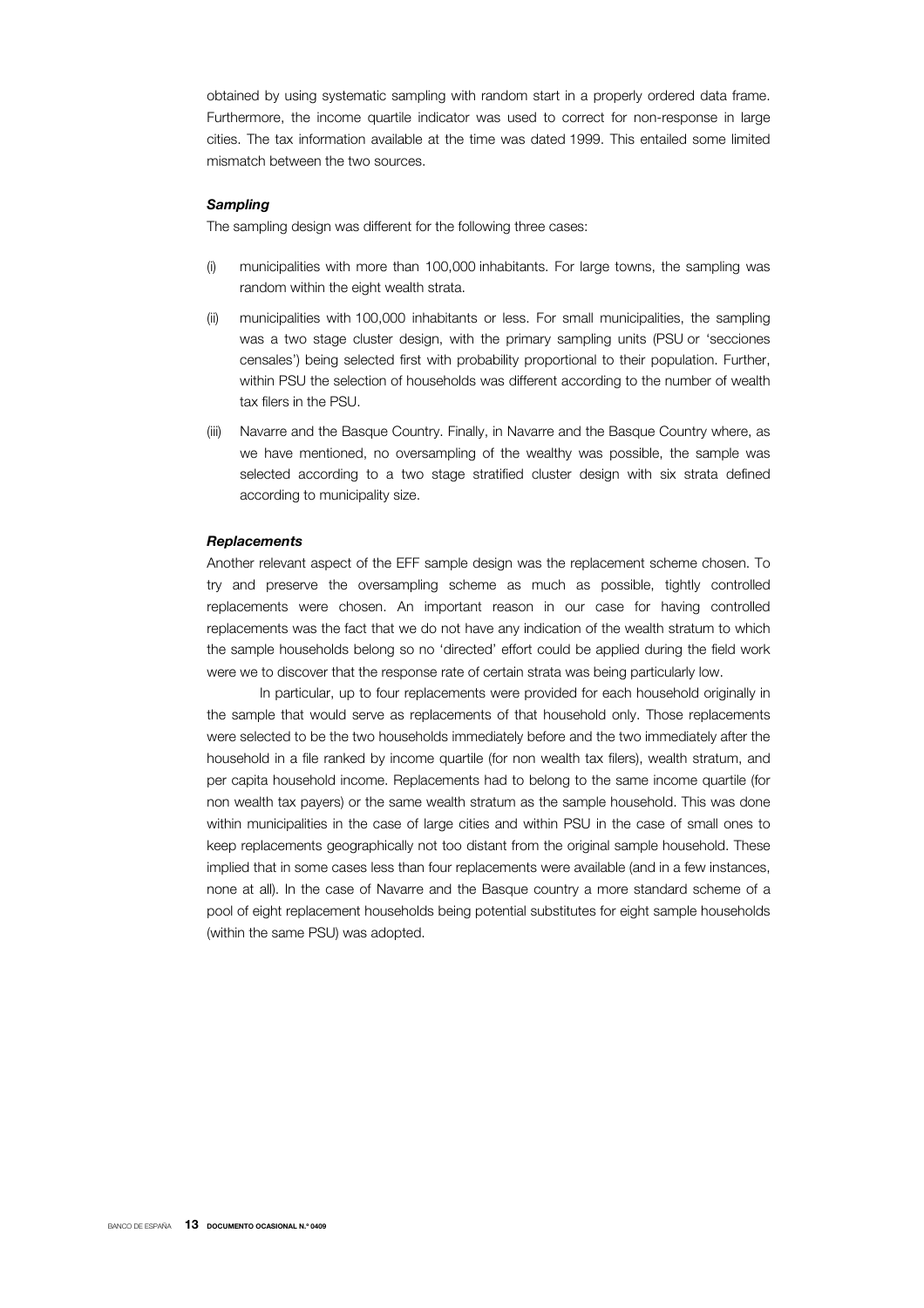### The fieldwork

One of the characteristics of wealth and income surveys is high unit non-response due to the nature or the difficulty of the questions asked. In this section we describe the situation for the EFF and in the next one we deal with the corrections adopted to minimize resulting self-selection problems in the sample.

After the fieldwork, the total number of valid completed interviews is 5,143. The number of contacts and attempted contacts underlying this figure is shown in Table 3.

#### *Efforts to reduce non-response*

For this first wave we had sent to the households a pack with an introductory letter from the Governor of the Banco de España, another by the field work agency, and a brochure. The letter from the Governor was sent in a separate envelope but inside the one sent by the field work agency to emphasize the point that the Banco ignores the identity and address of the sample households. The objective of this point was to make clear to respondents that their answers to the survey will not be used for fiscal purposes. However, too often those letters were lost in the post or discarded by the household because they looked unimportant. Given these problems, the importance of the letter getting to be read by households may outweight the cost of the marginal suspicion and sending directly an official letter could be more effective. A web page and telephone numbers were also provided to reassure households about the legitimacy of the survey and answer questions they may have. The Banco de España local branches were notified of the ongoing survey and this proved important since many people turned to them for confirmation. Finally, a token gift was offered to participating families.

It was decided to start the field work in early October, after the summer holidays period, because the probability of not finding households at their primary residence is very high from mid-June to mid-September.

#### *Training of the interviewers*

There were three one day train-the-trainers sessions in different locations (Madrid, Barcelona, and Bilbao). Those sessions were attended by the interviewers coordinators and some interviewers. Previously a training session with some interviewers' coordinators and interviewers from Madrid had taken place for the pilot survey. During these sessions the questionnaire was analysed by going through hypothetical cases and getting familiar with this particular CAPI application. A representative of the Banco de España participated at these sessions to explain the importance and difficulty of the project and to clarify all matters that were to arise during the explanation of the questionnaire*.* Later, sessions to train the interviewers were conducted all over the country by the local coordinators. A manual for the interviewers was handed to every interviewer with detailed explanations about the questionnaire, definitions of the concepts involved and examples.

We were aware of the importance of the training of the interviewers in order to minimize non-response. However, training sessions lasting more than one day were unseen in Spain (as well as long interviewers manuals as the one for the EFF) and the budget increase entailed were we to insist on the issue would have been unaffordable. The feeling at the end of those sessions was that more time to train the interviewers would be useful or, alternatively, that more professional training by some expert in surveys of this kind could be very beneficial.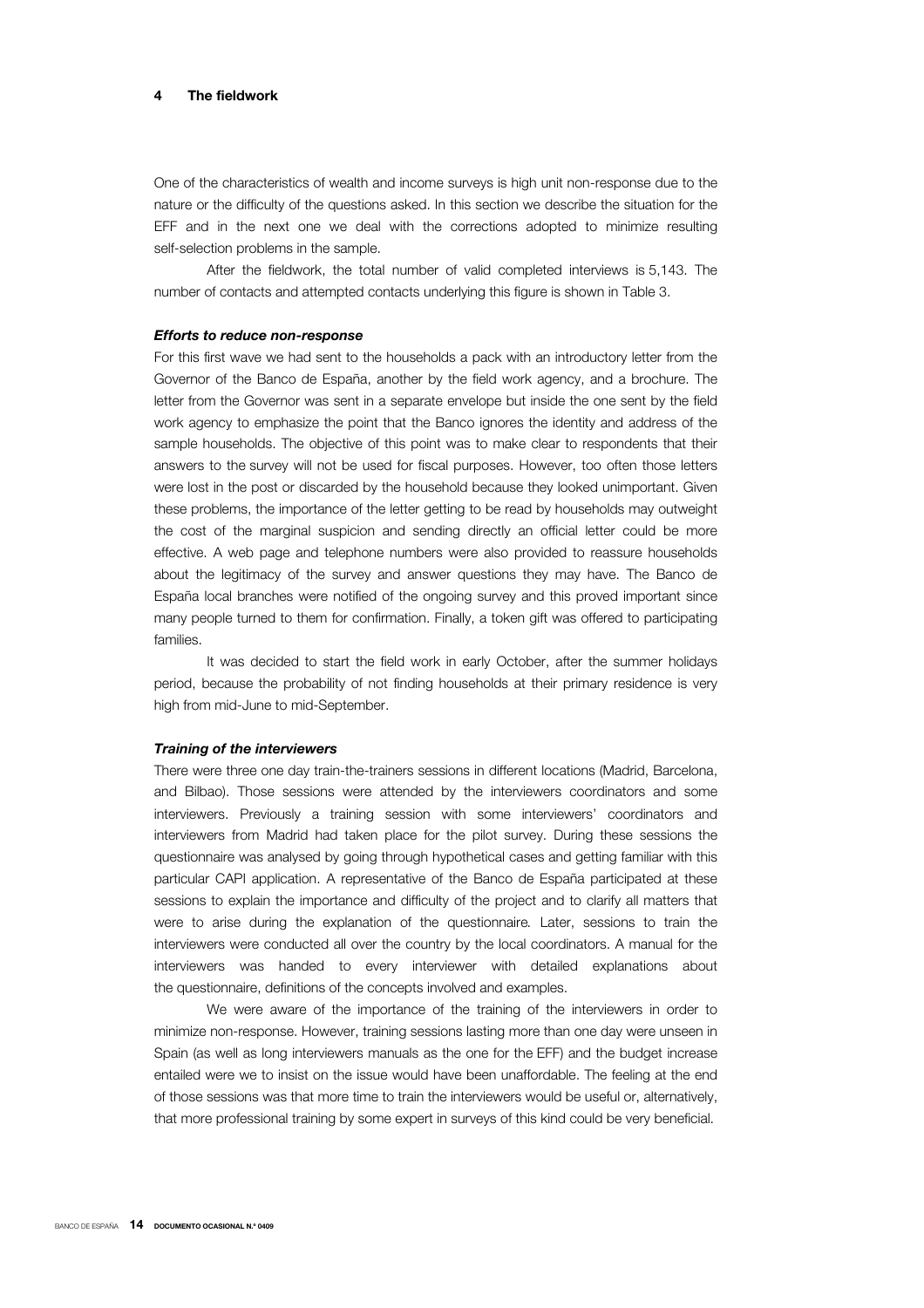#### *Not possible to establish contact (never at home)*

The number of households for which the interviewer was unable to find anybody at home (having confirmed with neighbours etc… that the address corresponds to the household) is very high despite at least five attempted visits. The number of these failed contacts as a proportion of the total number of attempted contacts by wealth strata has some non-random component as we can see in Table 43. Multiple residences was perceived as a potential reason for failing to establish contact with high wealth people during the field work. Overall, the difficulty in getting completed interviews (both because of not being able to contact the household and refusals to participate) convinced the field work agency to increase twice the price per completed interview and to change the incentive scheme of the interviewers by including a fixed per diem stipend in the most difficult areas. Unfortunately this was after some good interviewers dropped from the project.

#### *Refusal*

As we can see in Table 4, there is a clear non-random component in cooperation rates [defined as completed/(completed+refused)], decreasing as we move up the wealth strata, ranging from 53.6% to 29.4%. It is clear from this pattern that overall cooperation or response rates are not very informative in case of oversampling since they are dependant on the degree of such oversampling. For some meaningful comparison, we constructed cooperation rates by strata for the 1992 SCF4. There cooperation rates for the list sample ranged from 52.6% for stratum 1 to 20.1% for stratum 7.

#### *Supervision and discarded interviews*

All the completed interviews were first revised by the field work agency supervisors. Around 67% of the completed interviews were re-contacted (mostly by phone but some personally). There were various reasons for re-contacting: (i) check potential inconsistencies, (ii) confirm all extreme values, and (iii) reduce item non-response.

A program was developed to detect logical inconsistencies between questions. Households sometimes provided a plausible explanation for them. For example in some cases the reason why the reference person in the household appeared as born after their main residence was bought was due to having inherited that residence. However in many cases this was useful to detect errors. This program was not built in the CAPI questionnaire because it would have meant going backwards and forwards in the questionnaire during the interview. In contrast, coding for the detection of basic inconsistencies or errors concerning individual questions was naturally built into the CAPI program.

Aside from the previous reasons, there was also extensive random re-contact to further control the work of the interviewers.

The EFF team at the Banco de España also examined the completed interviews for overall individual coherency. As a result of this process it was decided to discard completed interviews where less than 30% of the questions in euros faced by each individual household were answered and interviews where no income information was provided (neither labour income nor asset income nor assistance income of some kind)<sup>5</sup>. The final number of discarded interviews is shown in Table 3.

<sup>3.</sup> Figures in Table 4 were provided by the Tax Office.

<sup>4.</sup> For 1992 sufficiently disaggregated level information on the type of response to attempted interviews was available [in Kennickell and McManus (1993)]. We found cooperation rates a more meaningful and comparable magnitude given the different sample design (in particular, the absence of replacements in the SCF) and the information available than usually available overall response rates.

<sup>5.</sup> 30% seemed a natural cutting point after having reviewed the informational content of the completed interviews.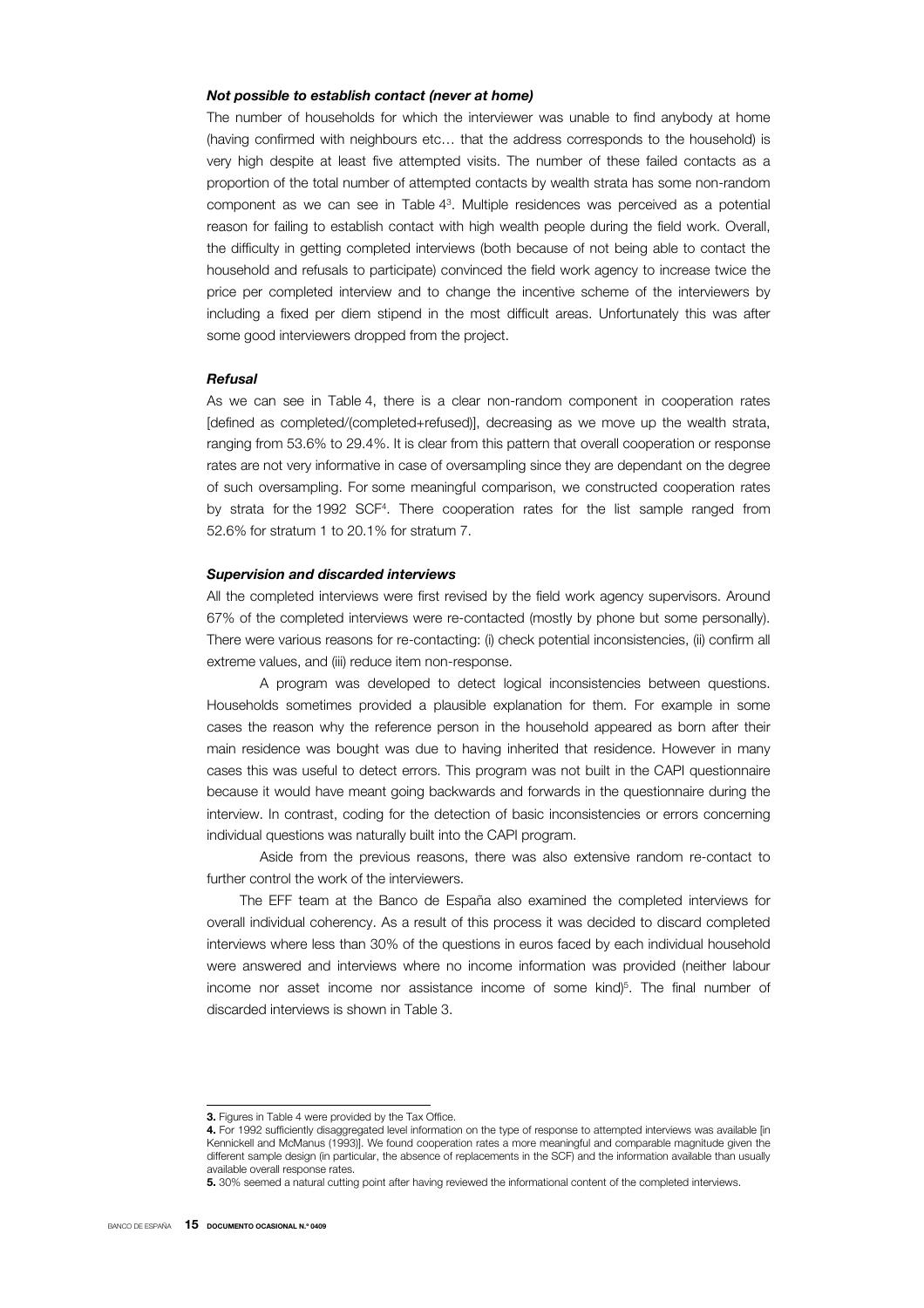#### *Some descriptive analysis of unit non-response*

We do not have much information at our disposal about non-participating households. Nevertheless we briefly explore the relevance of this information in explaining non-response and report the results as a descriptive device. We know the province and the size of the municipality for respondents and non-respondents. Furthermore, interviewers were asked to answer four general questions about the household for both the participating households and the ones refusing to do so<sup>6</sup>. These are: (i) type of dwelling, (ii) type of neighbourhood, (iii) type of building, and (iv) social status.

We report in Table 5 a variance decomposition analysis on the basis of a linear probability model including as geographic factors the 48 provinces and size of municipality dummies, and as socio-economic factors the type of dwelling, type of neighbourhood, and social status<sup>7</sup>. A goodness of fit measure for the logit estimation is also provided. As we can see the socio-economic variables reported by the interviewers do not add much to the geographical factors. The interviewers are used to filling these variables for other surveys but they nevertheless lack much explanatory power in this case. Overall the geographical factors and the interviewers information do not seem to explain much of the cooperation decision. Indeed the pseudo- $R^2$  is 11% and over 30% of the possible pairs in our sample have predicted probabilities that do not rank accordingly to observed responses. We expect they would be even less relevant in an analysis conditional on the sampling frame variables. As we shall see later, corrections for non-response are solely based on the differential non-response by income quartiles, wealth strata and geographical factors performed by the Tax Office when calculating the weights. Further adjustment by regions was considered but not undertaken because of too small cells.

In Table 6 we present logit parameter estimates of the accepted vs. refused decision. For the sake of clarity dummies for the 17 regions instead of the 48 provinces are included. Households in Asturias, Madrid, and Andalusia are the ones with the higher probability of cooperation (59% predicted probability at the mode characteristics for Asturias,  $55\%$  for Madrid)<sup>8</sup>. In contrast, households in Cantabria and Galicia are the less likely to cooperate, with predicted probabilities of 23 and 24% respectively. The effect of municipality size is as expected, with people increasingly more likely to refuse as the size of the municipality increases. For example, in the Madrid region, the probability of cooperating increases to 67% for municipalities between ten and fifty thousand inhabitants.

#### *The degree of oversampling in the final sample*

Finally, in what follows we give some figures about the degree of oversampling in our final sample. These were kindly provided by the Tax Office due to the confidentiality restrictions. Overall, slightly over 40% of the households that completed the interview correspond to wealth tax filers. This is in line with the SCF where between 35 and 37% of completed interviews come from the list sample. Furthermore, aggregate tax returns information indicates that four per thousand of the population of households hold 40% of total taxable wealth. We would therefore expect to have at most 20 of such households in a 5,000 random sample, an upper bound since it assumes non-differential rate of response. In contrast, our sample contains over 500 of them.

<sup>6.</sup> Note that this information was not recorded for 247 non-participating households that were initially marked as 'other reasons for non-participating' but were coded as refusals after re-coding this 'others' category. For obvious reasons this information is not available either when no contact was established with the household.

<sup>7.</sup> We also tried adding the type of building variable but it does not make any change to the results and is a variable difficult to interpret.

<sup>8.</sup> The mode characteristics are: municipality between 100,000 and 500,000 inhabitants, high quality dwelling, average area, medium-medium social status.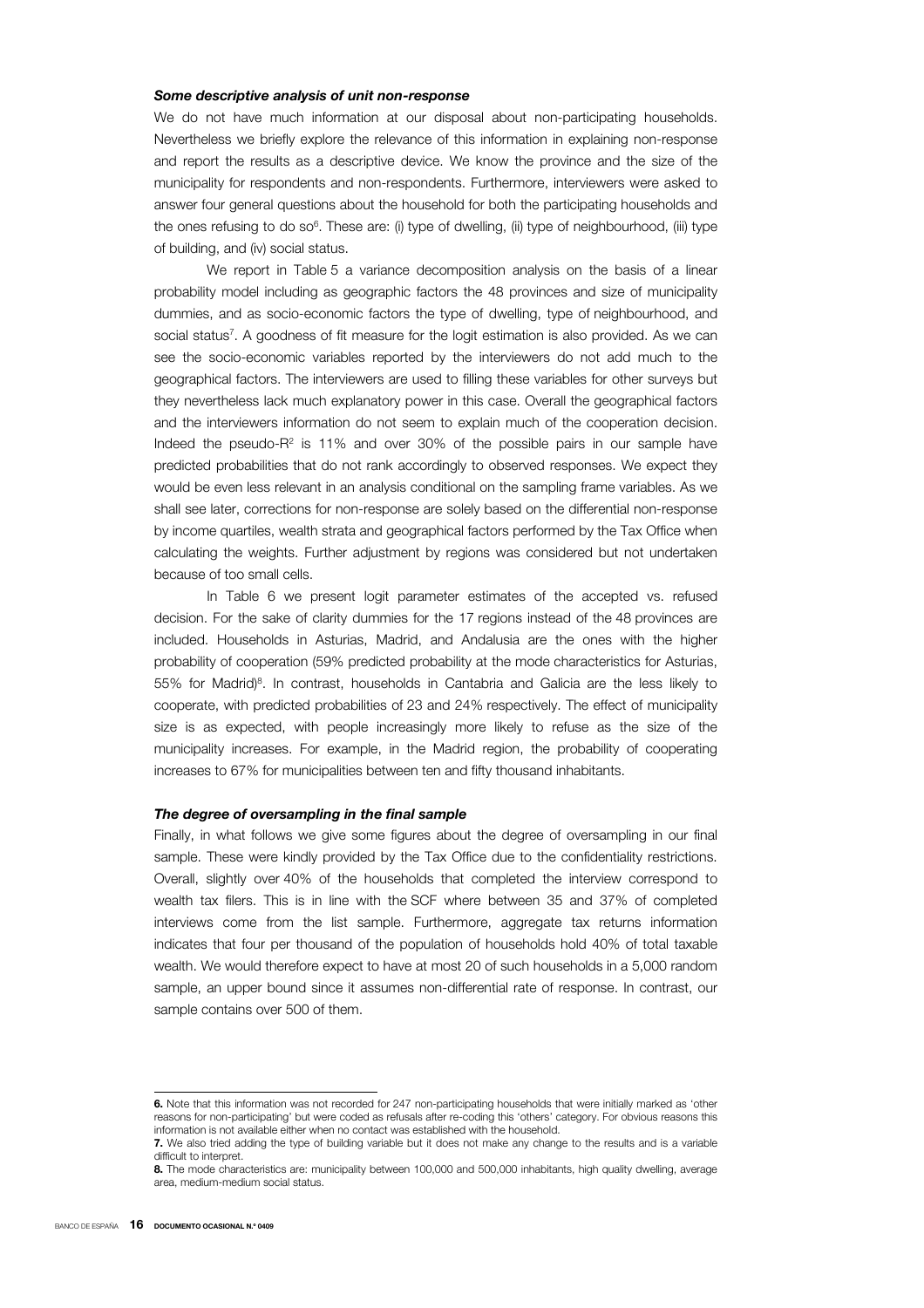#### *Weights*

The sample design weight for each household comes naturally from our unique population frame as the inverse of the probability of being included in the sample. The reference Census population used is dated last quarter of 2002. In a first step these initial weights have been adjusted for non-response within the cells defined by the various sampling frame variables (which are different according to the municipality size). In particular these include: municipality size, wealth strata, income quartiles for non wealth tax filers in large cities, proportion of wealth tax filers in each PSU, size of PSU. Additional adjustment by regions within those cells was not possible because of insufficient sample size. In line with the confidentiality restrictions mentioned before, these first design and non-response weights were calculated by the Tax Office following detailed instructions by the Statistics Office.

Based on the previous weights, an analysis of the estimates from the sample of various population characteristics was undertaken by the Statistics Office. The characteristics considered were: age, education, labour status, sex, and household size. The estimates obtained for education and labour status are satisfactory but the sample was found to be biased towards older individuals and households of smaller size than the population. Therefore the first weights were adjusted (by a linear distance function using the Calmar procedure) to conform to the Census age, household size and sex population structures<sup>9</sup>.

In order to improve the calculation of weights, we took into account the age structure by municipality size as provided by the Population Census. We distinguished between large municipalities (greater than 100,000 inhabitants) and the rest. We would expect that the relative response rates between age groups vary by municipality size. This is specially so if we take into account the fact that oversampling by wealth was mainly conducted in large municipalities and that the relative response rates between age groups are likely to differ by wealth.

#### *Further potential corrections for non-response*

From the above, the fundamental working assumption is that conditional on the sampling frame variables non-respondents are missing at random [see Rubin (1976) or Little and Rubin (1987)]. In general, the missing at random assumption can be written as  $f(Y|X) = f(Y|X,D=1)$  where Y is an outcome variable of interest, X is the vector of the sampling frame variables and  $D=1$  indicates participation into the survey.

Suppose that some additional variables *Z* are available and that further conditioning provides a more plausible assumption of missing at random  $f(Y | X, Z) = f(Y | X, Z, D = 1)$ . In that case the weights (evaluated on the basis of *X*) would have to be multiplied by  $Prob(D=1|X,Z)/Prob(D=1|X)$ , for example by  $\Phi(\alpha+\beta'X+\gamma'Z)\bigg/\frac{1}{N}\sum_{l=1}^{N}\Phi(\alpha+\beta'X+\gamma'Z_{l})$ , if  $Prob(D=1|X,Z)$  is modelled using a

probit specification<sup>10</sup>.

 These corrections for non-response are based on assumptions similar to the ones made in the matching literature where, conditional on *X* and *Z* , *D* is assigned at random. They differ from the Heckman- $\lambda$  corrections made in the classical selection model. In that

I

<sup>9.</sup> Details on the Calmar procedure, developped by the French INSEE, can be found in Sautory (1993). One useful feature of this procedure is that it allows for different levels of adjustment simultaneously, in particular, households and individuals.

<sup>10.</sup> Monitoring that further weight adjustments do not entail large increases in volatility would be needed.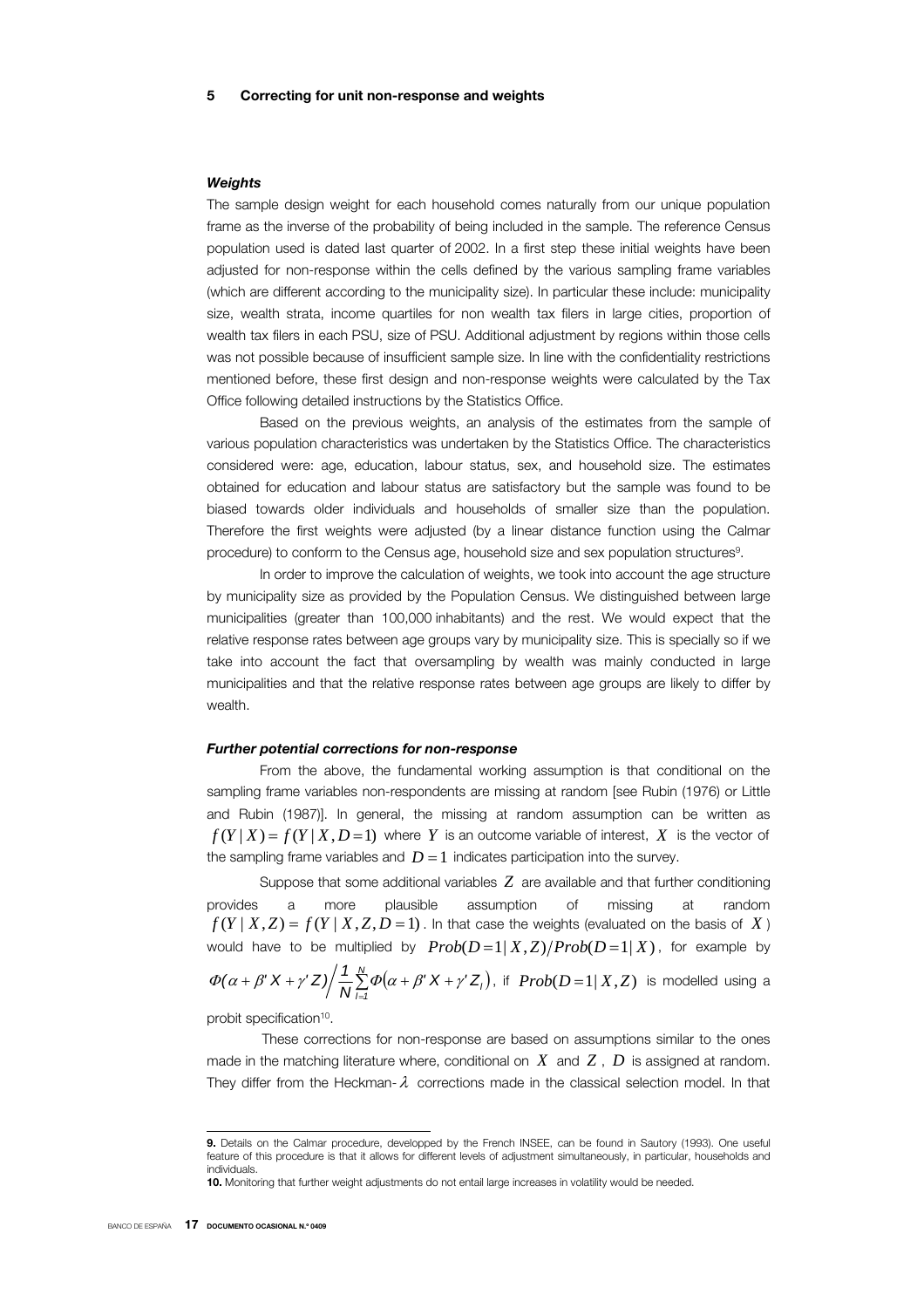context *D* depends on unobservables that are not independent of *X* 11. This classical solution is more ambitious since it does not require conditional exogeneity of *D* . However it is more restrictive because it relies on imposing a specific structural model.

For the EFF no extra valuable information is available with sufficient sample support to explain non-participation. In the SCF an estimated non-response propensity score is available from the rich information on participants and non participants in the list sample. However it is reported to increase the volatility of the weights while not adding much information to adjustments by wealth strata, location, and a measure of financial income [Kennickell (2000)].

11. We have  $E(Y | X, Z) = X\beta$  where  $E(Y | X, Z) \neq E(Y | X, Z, D = 1)$  and  $E(Y | X, Z, D = 1) = X\beta + \sigma\lambda(X\delta + Z\mu)$  where  $Y = X\beta + u, D = 1$  if  $X\delta + Z\mu + v$ .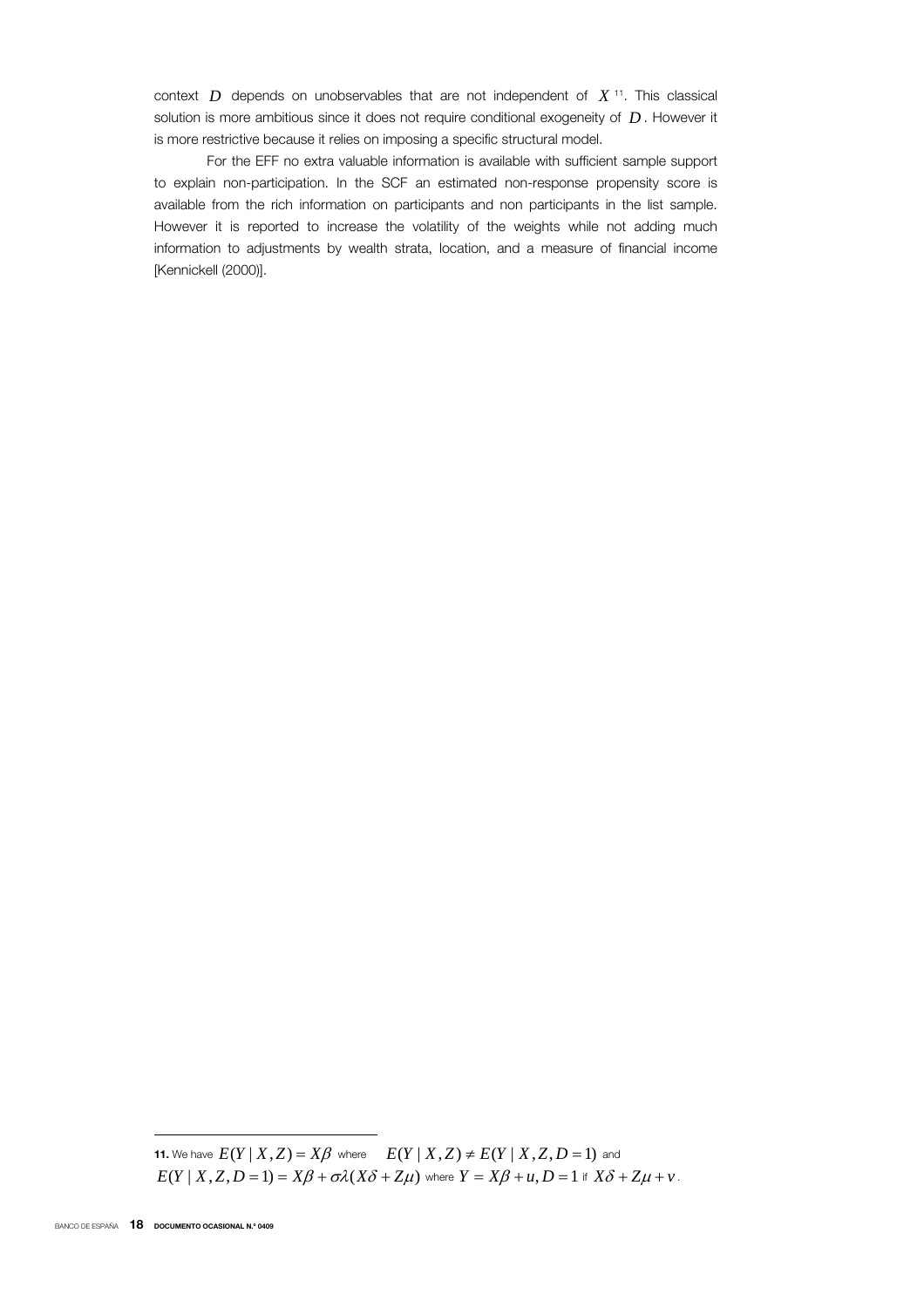#### *6.1 Item non-response*

Item non-response occurs when a household agrees to participate in the survey but fails to respond to one or more questions. Together with high unit non-response, item non-response is an inherent characteristic of wealth surveys. Moreover they are closely related. Indeed item non-response will partly depend on the stringency of the conditions imposed (in terms of the amount of important questions having to be completed) to declare valid an interview which in turn affects unit non-response rates. This is an issue one has often to address at early stages since it may affect the terms of the contract with the field agency. In particular, there is a trade-off because stringent conditions would give the right incentives to the interviewers but would produce self-selection into the sample in addition to the one created by overall refusals to participate. Moreover, faced with too stringent conditions the interviewers are more likely to cheat or to induce answers from the household.

Answers to the questions on whether the household holds a particular asset are usually readily provided. In contrast, households may have experience more difficulties in providing information about the value of the asset held or about the amount of a particular income source. When designing the questionnaire we considered the possibility of collecting range data in a systematic way by means of successive open range questions in the cases of No Answer/Don't Know to euro questions, as it is done in the SCF or the US Health and Retirement Survey. After some discussions we felt that prompting households with a battery of open range questions might alienate respondents since a priori we suspected that most NA/DK after being confronted with a range card would indeed reflect refusals to provide information. Along these lines, the evidence provided for the SCF about reporting rates by type of information provided (i.e. precise value, card or range) indicates that the information obtained using open ranges is very small [see tables in Kennickell (2000)]. Therefore only range cards were provided to the interviewers to help respondents give information. However into the field work we realized that range cards were almost not used by interviewers on the grounds that respondents were not making use of them. In any case, to avoid this happening because of discouraged interviewers, a way to enforce probing by range cards would be desirable.

In Table 1 some statistics about the number of questions faced and answered per household are provided. More specifically, in Table 7 we present non-response rates to some key questions. For a comparison we look at similar tables for the 1995 and 1998 SCF in Kennickell (2000). The EFF response rates concerning various asset values are pretty close to the ones obtained by the SCF (adding up for the later rates for precise values and range cards). On the other hand response rates for various types of labour related income are substantially higher in comparison for the EFF. In absolute terms rates of response for income from financial assets is low but we do not have comparable information for the SCF.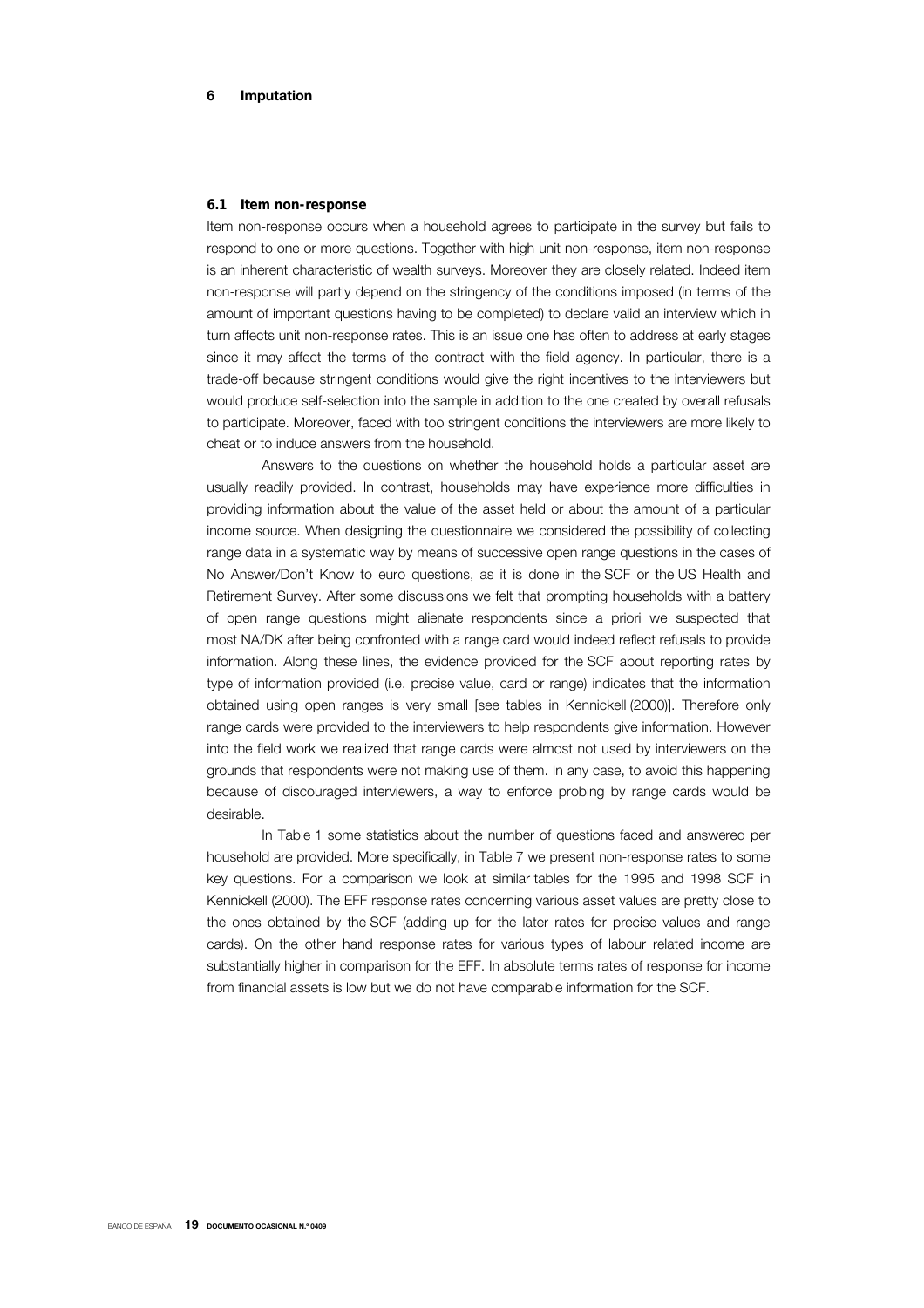#### *6.2 Imputation methods and their motivation<sup>12</sup>*

## *Why impute*

Given the item non-response rates reported above, working with only the available cases ignoring item non-response would not be sensible. First, this would assume that the complete cases are a random subsample of the original sample. This is most probably not valid (as we have seen for example in the case of unit non-response), and therefore such an analysis could induce severe biases in the results. Second in multivariate analyses, working with only the observations for which all the variables of interest are completed would lead to far too small samples.

• *Imputation for enabling the analysis of the EFF with complete-data methods*. Correct inferences from an incomplete data set can be made using for example model based maximum likelihood methods. However this is not technically available to all potential users of the data. Therefore it is beneficial to provide users of the data with some imputation of (i.e. 'filling in') the missing data, which of course analysts are free to ignore13.

Imputation is not meant to create artificial information or to give the impression that the data set contains more information than it actually has, but to exploit exhaustively the existing one in a way to enable the various possible analyses of the data using complete data tools.

• *Imputation as a responsibility of the data provider.* Imputation is a resources consuming process which is not at the disposal of most users and is sensibly thought to be the data provider's responsibility [see Rubin (1996)]. An additional reason, very relevant in the case of the EFF, for the Banco de España to provide imputation is that we have access to some information (like some stratifying and location variables) relevant for imputing sensible values which will not be available in the public data file for confidentiality reasons.

#### *Choice of imputation method*

Before explaining our choice of imputation method we should say that they all rely on the *missing at random* (MAR) assumption [as defined in Rubin (1976) and in Little and Rubin (1987)]. This requires that the missing values behave like a random sample of all values but within groups defined by observed data. The goodness of this assumption will depend on the availability of observed variables which could plausibly explain missingness and conditional upon which the analysis can be conducted.

One of the central motivations for launching the EFF was to learn about the distribution of the real and financial assets of households, their debts and their relationship with other variables. To preserve the observed distribution of variables and the covariances between them, stochastic imputation methods should be used. Indeed, simple methods like mean imputation (conditional or unconditional) tend to produce peaked distributions of the variables and underestimation of the variances.

A very popular method of stochastic imputation is *hot deck*, with some variations. In general with a hot deck procedure the missing item for a given household would be replaced by the value of the item reported by some similar-in-characteristics household. However in the case of the EFF the number of characteristics/variables upon which one would like to condition before being sensible to assume that the missing information is missing at random is too large to produce reasonably sized cells from which to draw the hot deck imputation. Therefore, most of the EFF imputations, as we will see later, are based on random regression type models.

<sup>12.</sup> The references for this sub-section (except the last part) are Little and Rubin (1987), Rubin (1987), and Schafer (1997). 13. All imputed values are flagged accordingly.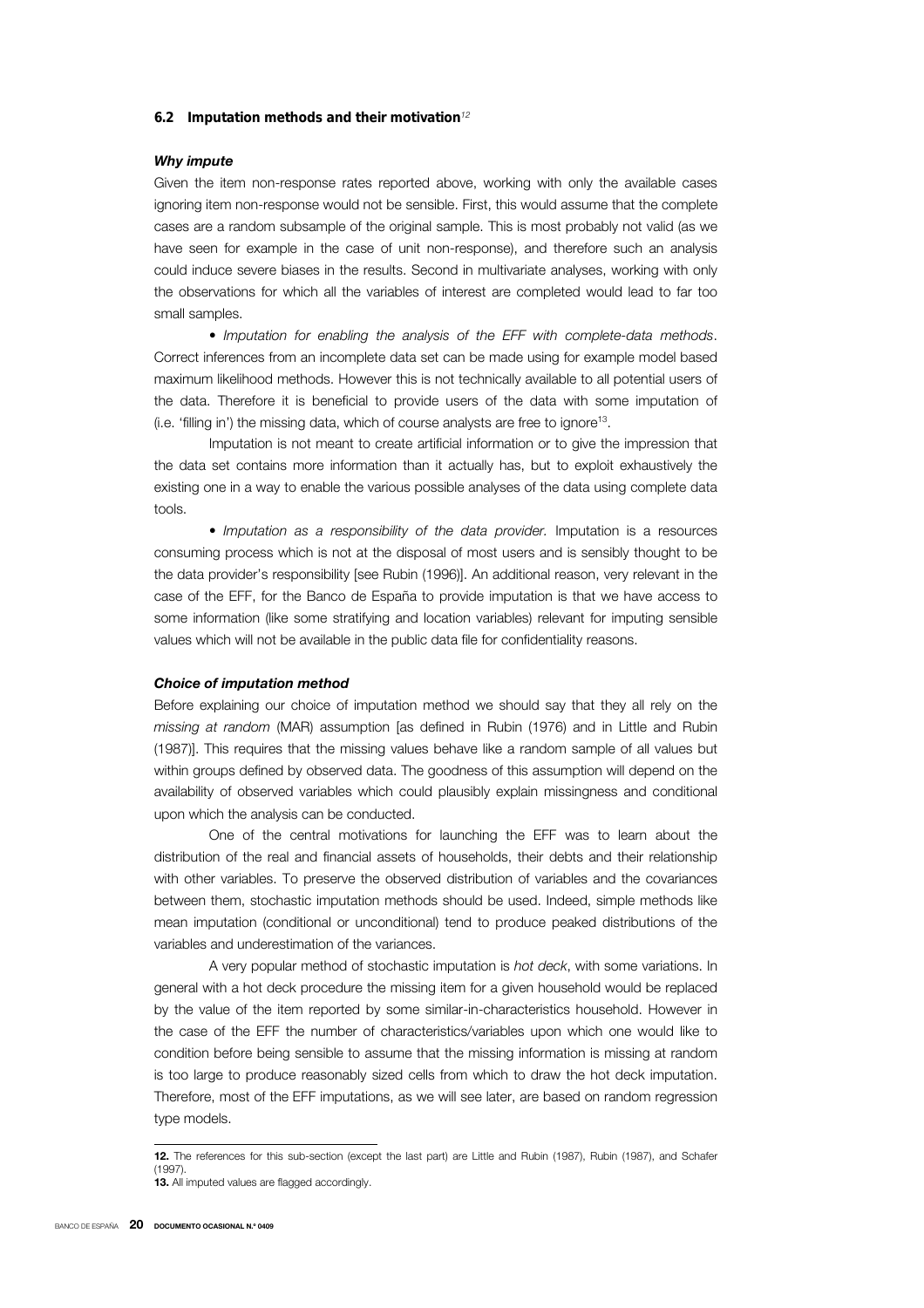Finally, whatever the stochastic method chosen, one problem with providing one single imputation (i.e. filling in one value for each missing value) is that the imputed values are considered as if they had really been observed. This ignores uncertainty about the imputation under the considered model and additional potential uncertainty when more than one model could be chosen for imputation. Therefore standard errors and other uncertainty measures would be downward biased. Providing multiple imputations (MI), as proposed by Rubin (1987) is hence a desirable goal in the imputation process.

The idea behind multiple imputation is that for each missing value, several imputed values (say *m*) are provided instead of just one14. Such a multiply imputed data set gives rise to *m* complete data sets. The way to use the MI data set is (i) first analyze the *m* imputed datasets separately using complete data tools, and (ii) two, combine the results. A concern we initially had is that multiple imputed data could discourage potential users of the data. Indeed, the steps one has to follow to use a MI dataset are in principle simple. Nevertheless, the combination of results might discourage the less technical user for whom in part the imputation process is undertaken, defeating then part of its purpose. However, nowadays, widely used software like Stata can be easily made to perform such tasks [see Carlin et al. (2003)].

#### *Software used for imputation*

We have been very fortunate to be allowed to use the programs written at the US Board by Arthur Kennickell [see Kennickell (1991 and 1998)] for the SCF multiple imputation, as well as to benefit from his advice. These programs are specially suited to our case since both surveys share important features that cannot be accommodated in other available packages. In particular, in such complex datasets almost each observation has a different pattern of item missingness. This is more difficult to deal with than monotone patterns where there is a ranking of the variables according to their missingness which applies for all observations. Another important feature available in the SCF imputation programs is the possibility to impose unit specific constraints on the values to be imputed.

#### *The SCF multiple imputation program (Fritz)*

In what follows we shall briefly outline the main features of the SCF multiple imputation program<sup>15</sup>.

The SCF multiple imputation program (Fritz, Federal Reserve Imputation Technique Zeta) has a sequential and iterative structure. In a given iteration the variables are imputed sequentially and an imputed variable is taken as 'observed' for subsequent imputations in the sequence and in the next iterations (but subject to updating). The order of imputation of the variables in the sequence matters and one consideration is that variables with not many missing cases and relevant as sufficient statistics for predicting other variables are to be imputed first. This iterative and sequential imputation is related to some of the Markov Chain Monte Carlo developments (MCMC), in particular Gibbs sampling.

There are three types of imputations allowed in the Fritz program: continuous, binary, and multinomial. For continuous variables, the imputations are randomizations from regression predictions. An important feature of the program is that it allows to specify all the variables that one would like to use as regressors. However, in the first iteration, instead of using only the coefficients from a regression based only on complete cases, for each variable and observation to be imputed, the program determines the non-missing variables among the full set of regressors and uses the corresponding subset of rows and columns of the

<sup>14.</sup> Usually *m* between 2 and 10 is sufficient. For example [see Schafer (1997)] with 50% of the information missing, an estimate based on  $m=5$  will tend to have a standard error only 1.049 times as large as the estimate with m= $\infty$ . 15. More details can be found in Kennickell (1991, 1998, and 2000) and Kennickell and McManus (1994).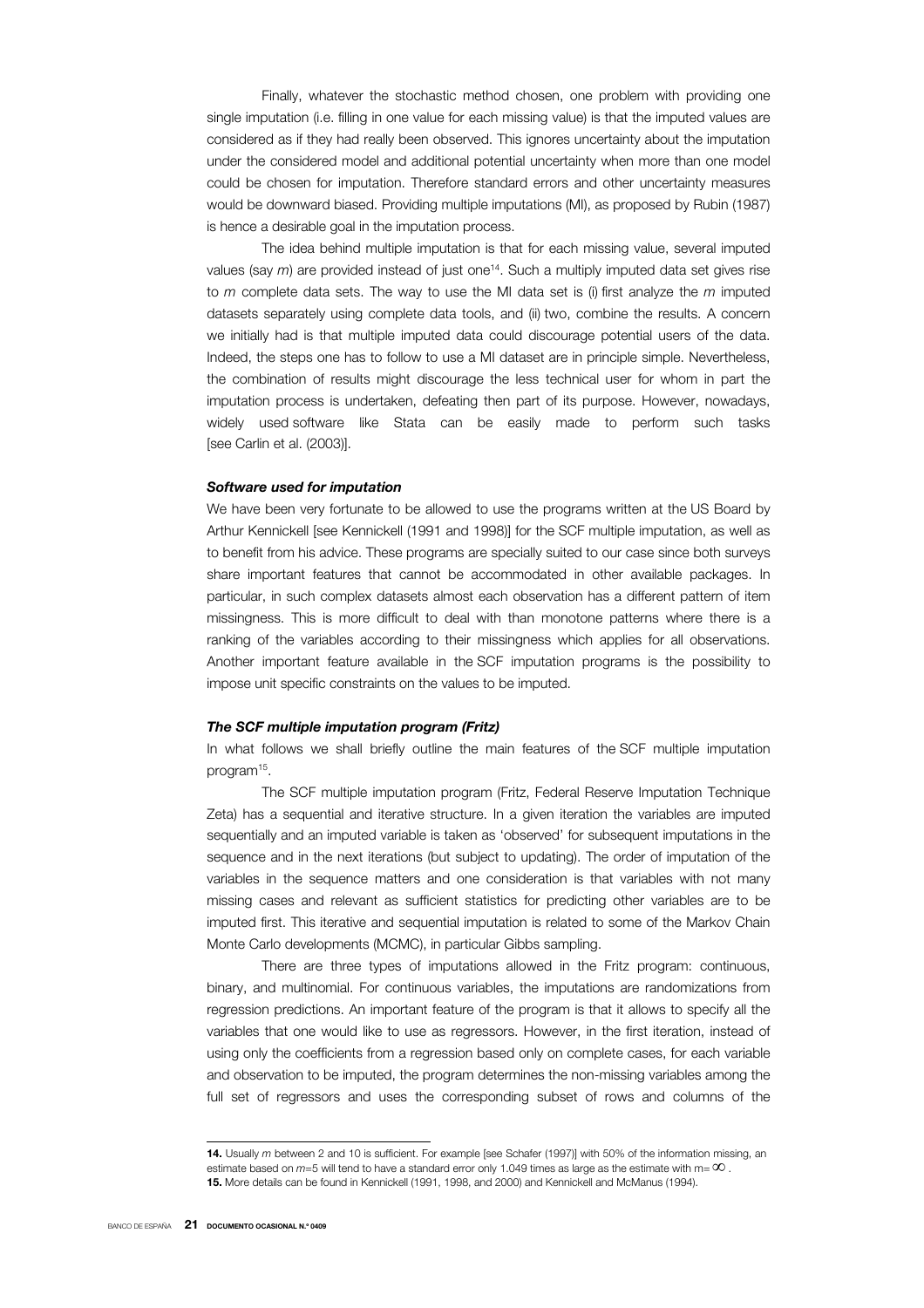covariance matrix necessary for that 'individual' regression. In later iterations the full covariance matrix is available using imputed data from the previous iteration.

For binary variables a variant of the linear probability model is used, to take advantage of the covariance based 'individual' regression feature described. Finally, for multinomial variables a type of hot deck procedure that allows for conditioning on one discrete and one continuous variable at most is used<sup>16</sup>.

#### *Some practical issues*

• *Evaluation of the imputations.* The set of variables used in the regression should be as general as possible. It should include all possible determinants of the variable to be imputed as well as, in the Fritz system, predictors of these determinants, should they in turn be missing. Furthermore, any variable potentially related to the missingness pattern should be included for the MAR hypothesis to hold. The willingness to have a model as complete as possible has however to be balanced in practice with the limitation imposed by degrees of freedom.

It is not straightforward how to assess the goodness of the imputed values for a given variable. Firstly, no unique goodness of fit statistic of the regression model used in the imputation is available even for the sample of observed values of the variable, given the almost 'individual' regression used for each missing case (as explained above). Moreover, a good within sample fit (i.e. for observed values) need not be necessary nor sufficient for convincing out-of-sample (i.e. non-respondents) imputations.

Secondly, to judge whether imputed variables are 'reasonable', one would like to be able to compare the distribution of the observed values of the variable  $(Y^{\circ})$ , say) with the distribution of the imputed values (Y', say). However, the relevant distributions for a proper comparison should be conditional on the variables (at least on few of them) used in the imputation regression. The problem with such comparisons of conditional distributions is the lack of sufficient observations.

Given these considerations we have implemented nearest neighbours procedures to check for outlying imputations<sup>17</sup>. For each imputed value  $Y_i^I$  with associated covariate vector  $X_i$  we define a set of neighbour observations of respondents  $(J)$  as those for which the  $\overline{V_{i}}$  vector of observed covariates are close to  $\overline{X}_{i}$  and compare  $\overline{Y}_{i}^{I}$  with the set of neighbours'  $\sum_{J}^{O}$  . Formally, we define neighbours as those respondents with  $\left\|X_i - X_j\right\| \leq \varepsilon$  for a suitably chosen  $\varepsilon^{18}$ . The norm we use is

$$
\left\| X_{i} - X_{j} \right\| = \sqrt{(X_{i1} - X_{j1},..., X_{ik} - X_{jk})\Omega^{-1}(X_{i1} - X_{j1},..., X_{ik} - X_{jk})}
$$

where  $\Omega$  is the covariance matrix of the corresponding covariates. Once a set of neighbours is selected, we check whether  $Y_i^I$  lies between the maximum  $Y_i^O$  plus one residual standard deviation (and the minimum  $Y_t^O$  minus one standard deviation). In case this is not satisfied, the imputed value is reset to the neighbours' maximum (or minimum).

If the number of neighbours found is too small for a robust evaluation the process is repeated including among the set of potential neighbours not only the respondents but also the evaluated imputations<sup>19,20</sup>.

<sup>16.</sup> The continuous variable may be defined as the result of the interaction of more than one variable, allowing in this way for some broader conditioning.

<sup>17.</sup> After the first iteration, to have sensible starting values, and after the last one.

**<sup>18.</sup>** We choose a value of  $\varepsilon$  equal to the square root of the dimension of  $X_i$  except when the full set of covariates is

observed. In such a case we can easily distinguish between discrete and continuous covariates and set  $\mathcal E$  to  $\mathcal{E} = \sqrt{n^{\circ}}$  of discrete variables  $+ \sqrt{n^{\circ}}$  of continuous variables

<sup>19.</sup> We take the minimum necessary number of neighbours to be 15.

<sup>20.</sup> Eventually, in the fifth and last neighbours comparison,  $\mathcal E$  is increased by a tenth of the total number of variables.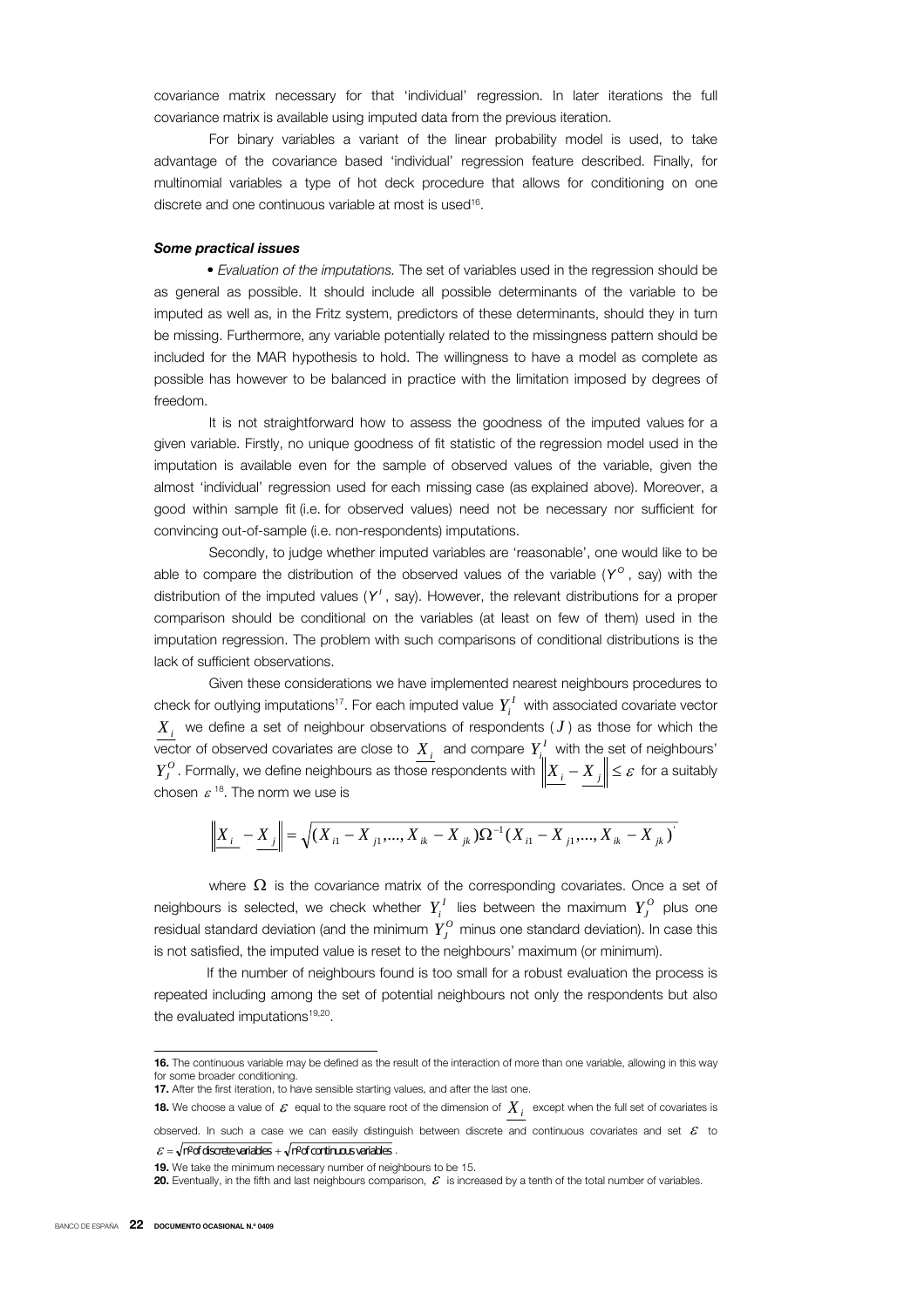• *Convergence of the iterative process.* Another practical concern is how to control for convergence of the imputations after a number of iterations. To that end, in the EFF, for each variable *Y* for which some values have been imputed we compare the estimations of its median and its interquartile range resulting from successive iterations. In particular, the criterion we use is

 $(Q50_i^Y - Q50_{i-1}^Y,(Q75 - Q25)_i^Y - (Q75 - Q25)_{i-1}^Y)(Q50_i^Y - Q50_{i-1}^Y,(Q75 - Q25)_i^Y - (Q75 - Q25)_{i-1}^Y)$ 

where *t* is the iteration number, and  $Q25, Q50, Q75$  the 25<sup>th</sup>, 50<sup>th</sup>, and 75<sup>th</sup> percentile, respectively. We perform this analysis for the unconditional distribution of each *Y* and conditioning on some stratifying variables as well.

Since randomization and multiple imputation occur at each iteration, convergence is defined with respect to measures of position and dispersion instead of a point-wise criterion.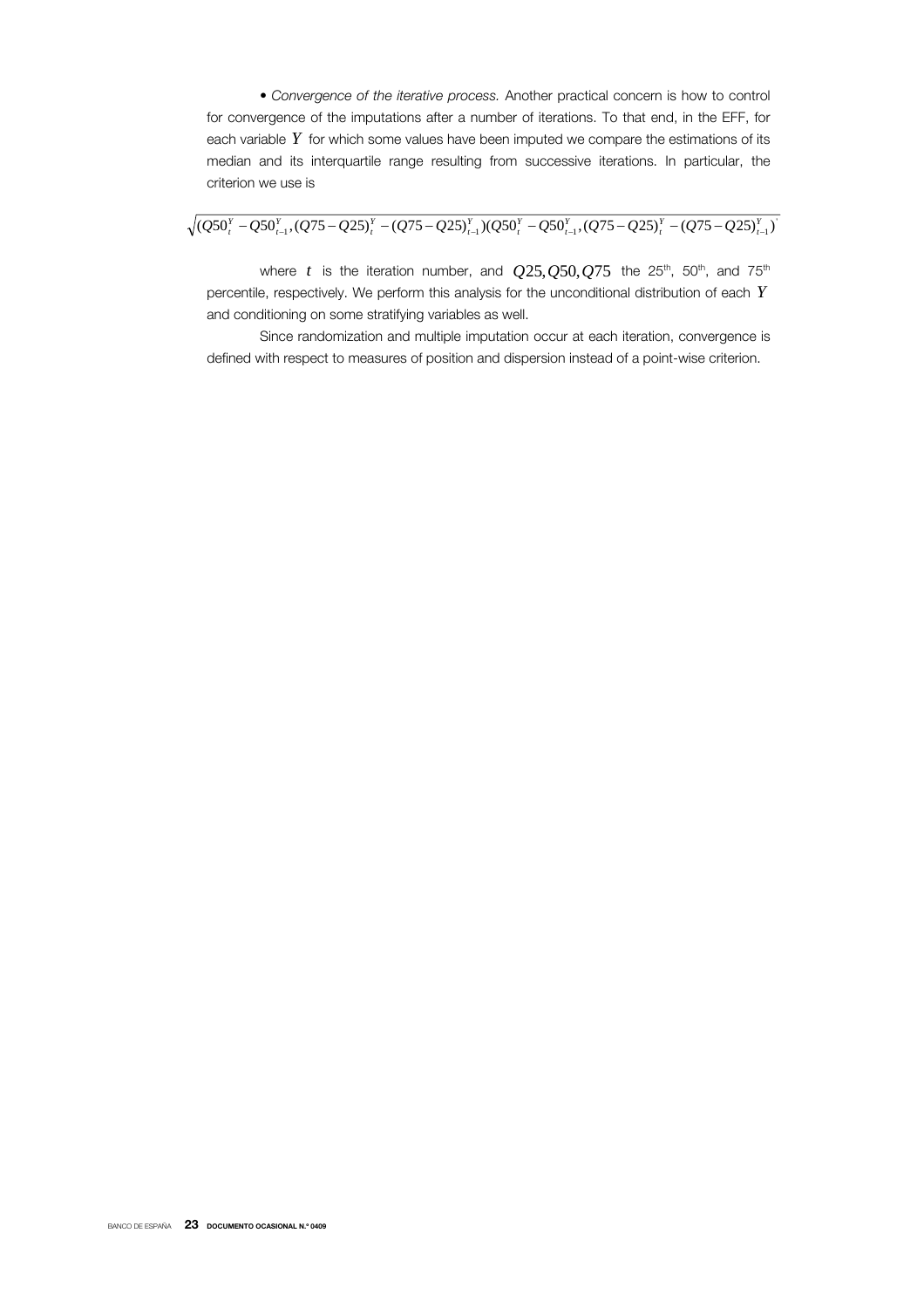## **REFERENCES**

- BROWNING, M., T. F. CROSSLEY, and G. WEBER (2002). *Asking Consumption Questions in General Purpose Surveys.*  CARLIN, J. B., N. LI, P. GREENWOOD, and C. COFFEY (2003). 'Tools for analyzing multiple imputed datasets', *The Stata Journal,* 3, pp. 226-244.
- KENNICKELL, A. (1991). *Imputation of the 1989 Survey of Consumer Finances: Stochastic Relaxation and Multiple Imputation.*
- —(1998). *Multiple Imputation in the Survey of Consumer Finances.*
- —(2000). *Wealth Measurement in the Survey of Consumer Finances: Methodology and Directions for Future Research.* KENNICKELL, A., and D. McMANUS (1993). *Sampling for Household Financial Characteristics Using Frame Information on Past Income.*
- —(1994). *Multiple Imputation of the 1983 and 1989 waves of the SCF.*
- LITTLE, R. J. A., and D. B. RUBIN (1987). *Statistical Analysis with Missing Data*, Wiley, New York.
- RUBIN D. B. (1976). 'Inference and Missing Data', *Biometrika,* 63, pp. 581-592.
- –– (1987). *Multiple Imputation for Nonresponse in Surveys,* Wiley.
- –– (1996). 'Multiple Imputation After 18+ Years', *Journal of the American Statistical Association,* 91, pp. 473-489.
- SAUTORY, O. (1993). *La macro Calmar. Redressement d'un échantillon par calage sur marges,* Document No. F9310, Institut National de la Statistique et des Études Économiques, Paris.
- SCHAFER, J. L. (1997). *Analysis of Incomplete Multivariate Data,* Chapman & Hall, London.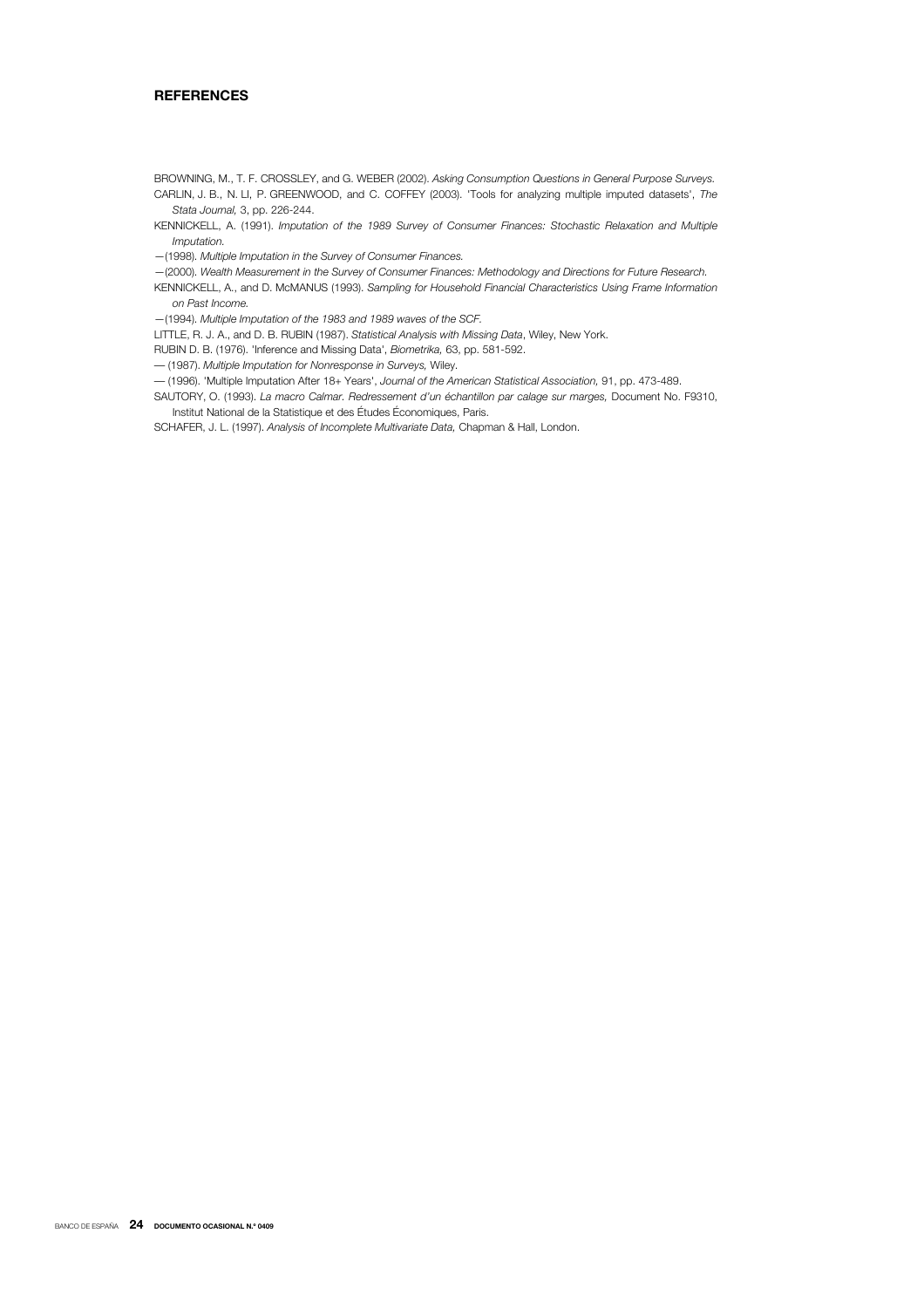|                                                            | Average | Median   | Standard<br>Deviation | Minimum | Maximum          |
|------------------------------------------------------------|---------|----------|-----------------------|---------|------------------|
| $N^{\circ}$ of<br>questions<br>posed                       | 209     | 2061     | 56.1                  | 100     | 462 <sup>2</sup> |
| $N^{\circ}$ of $\in$<br>questions<br>posed                 | 23.4    | $22^{3}$ | 9.5                   | 5       | 73 <sup>4</sup>  |
| $N^{\circ}$ of<br>questions<br>answered                    | 201.2   | 198      | 54.1                  | 91      | 425              |
| $N^{\circ}$ of $\in$<br>questions<br>answered              | 19.4    | 18       | 8.7                   | 3       | 66               |
| $%$ of<br>questions<br>posed<br>being<br>answered          | 96.2    | 96.7     | 2.4                   | 75.7    | 100              |
| % of $\epsilon$<br>questions<br>posed<br>being<br>answered | 82.7    | 85.7     | 14.4                  | 30.8    | 100              |

## Table 1. Quantity of questions faced and answered per sample household, unweighted

The following are from Kennickell (2000): 1. 434 in the 1998 SCF

2. 784 in the 1998 SCF

3. 35 in the 1998 SCF

4. 107 in the 1998 SCF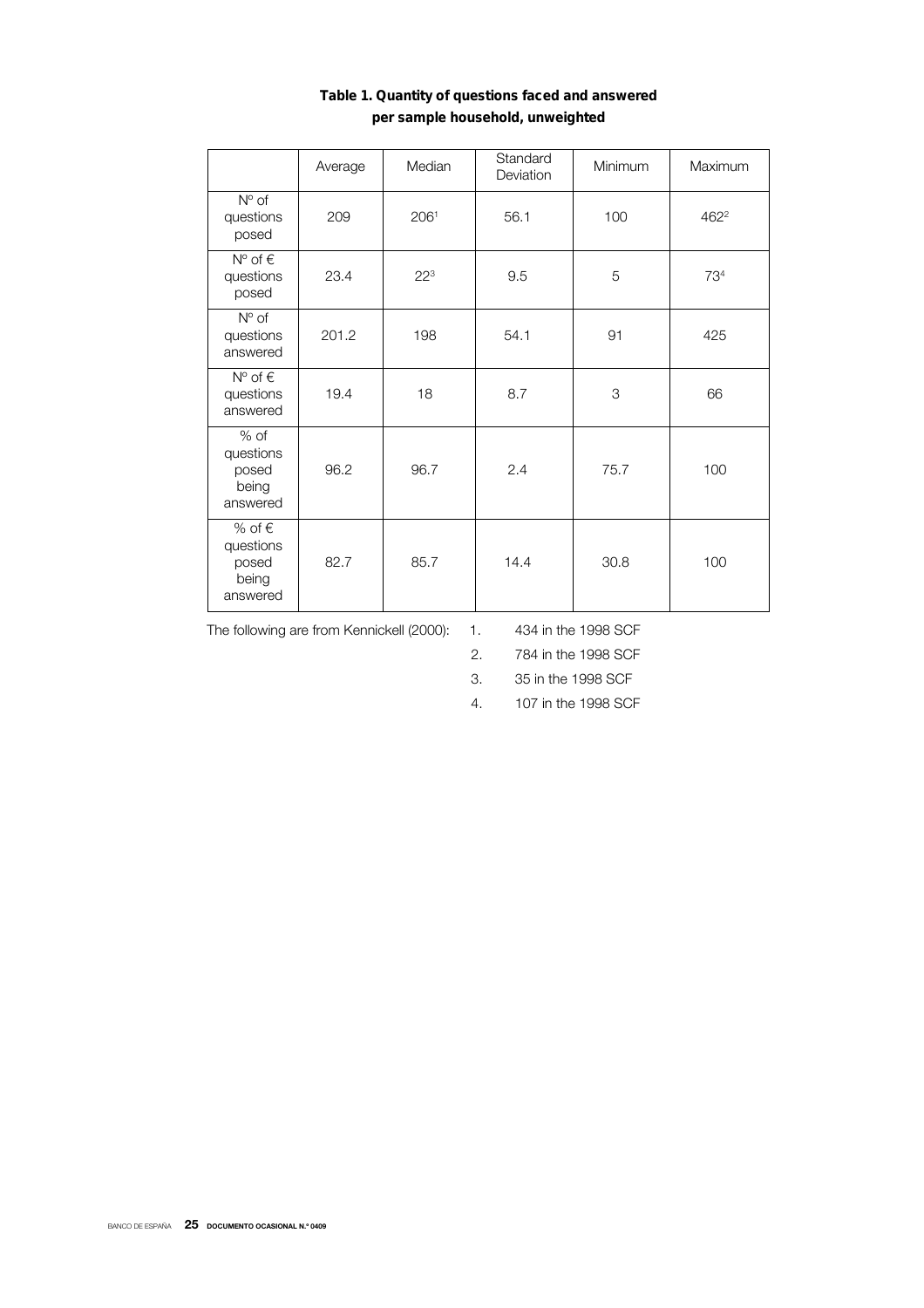## Table 2. Wealth strata definition

| do not file wealth tax                    |
|-------------------------------------------|
| less than 20 million pesetas <sup>1</sup> |
| $(120, 200 \in)$                          |
| 20 to 50 millions pesetas                 |
| $(120,200 \text{ to } 300,500 \in )$      |
| 50 to 100 millions pesetas                |
| $(300,500$ to 601,000 €)                  |
| 100 to 200 millions pesetas               |
| $(601,000 \text{ to } 1,202,200 \in )$    |
| 200 to 500 millions pesetas               |
| $(1,202,200 \text{ to } 3,005,500 \in )$  |
| 500 to 2,000 millions pesetas             |
| $(3,005,500)$ to 12,022,000 €             |
| over 2,000 millions pesetas               |
| $(12,022,000)$ €                          |
|                                           |

1. The definition of the intervals are in pesetas because that was the currency of the 1999 tax records, previous to the introduction of the euro.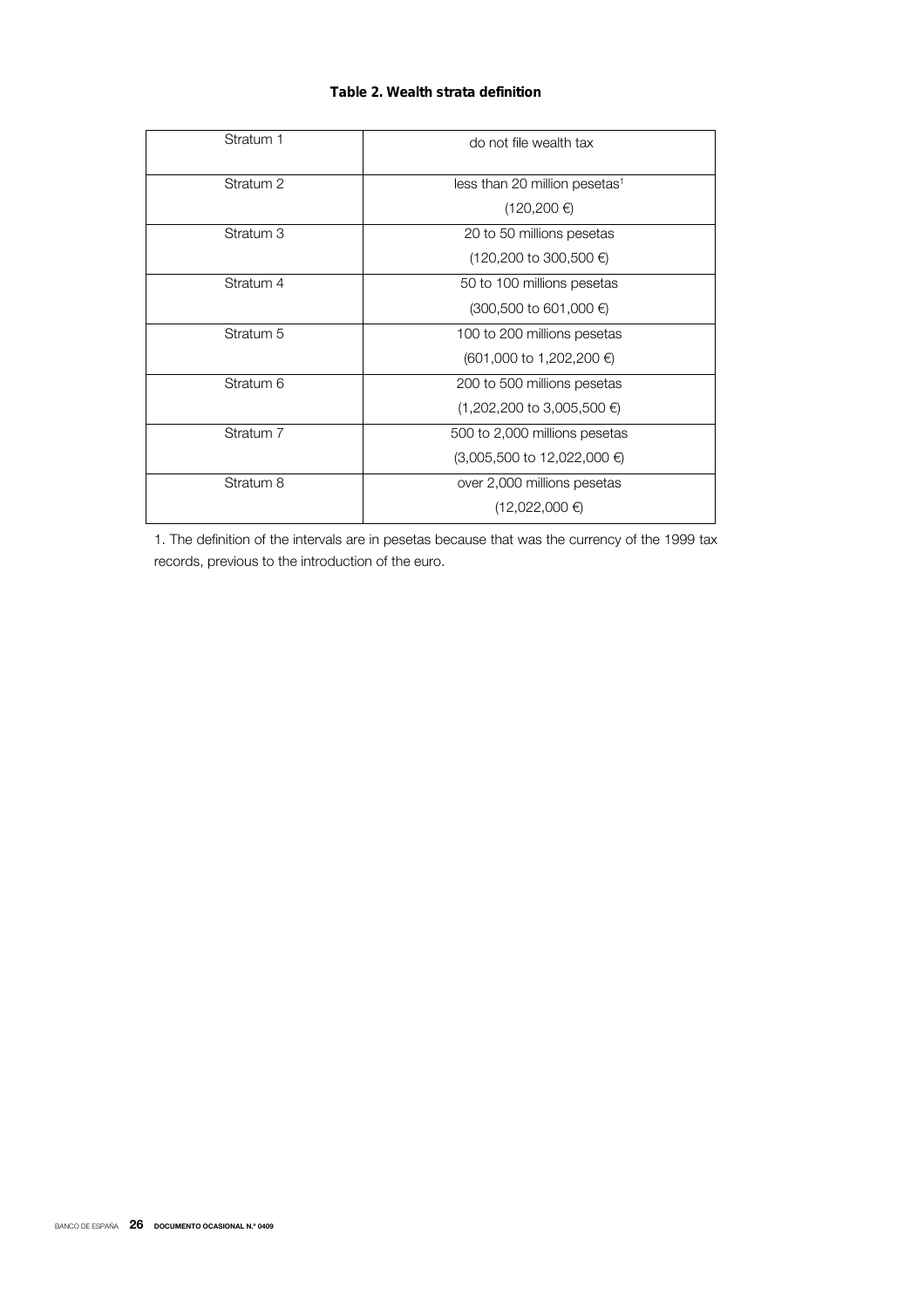## Table 3. Number of attempted contacts, by type of response

| Completed                                      | 5,143  |
|------------------------------------------------|--------|
| Refused                                        | 5,722  |
| Never at home                                  | 6,670  |
| Out of scope                                   |        |
| (wrong address, not a housing unit,            | 1,797  |
| empty dwelling, deceased, others out of scope) |        |
| Discarded after supervision                    | 569    |
| Total                                          | 19,901 |

## Table 4. Some measures of non-participation, by wealth strata

|                               | Never at home <sup>1</sup> | Cooperation rate <sup>2</sup> |
|-------------------------------|----------------------------|-------------------------------|
| Total                         | 33.5%                      | 47.3%                         |
| Stratum 1                     | 31%                        | 53.6%                         |
| Stratum <sub>2</sub>          | 38.9%                      | 45.3%                         |
| Stratum 3                     | 32.9%                      | 44.7%                         |
| Stratum 4                     | 35.5%                      | 46.5%                         |
| Stratum 5                     | 37%                        | 38.5%                         |
| Stratum 6                     | 38%                        | 36.1%                         |
| Stratum 7                     | 40.1%                      | 37.8%                         |
| Stratum 8                     | 39.8%                      | 29.4%                         |
| Navarre and Basque<br>Country | 26%                        | 46%                           |

1. Defined as (Never at home/Total attempted contacts)

2. Defined as (Completed/Completed+Refused)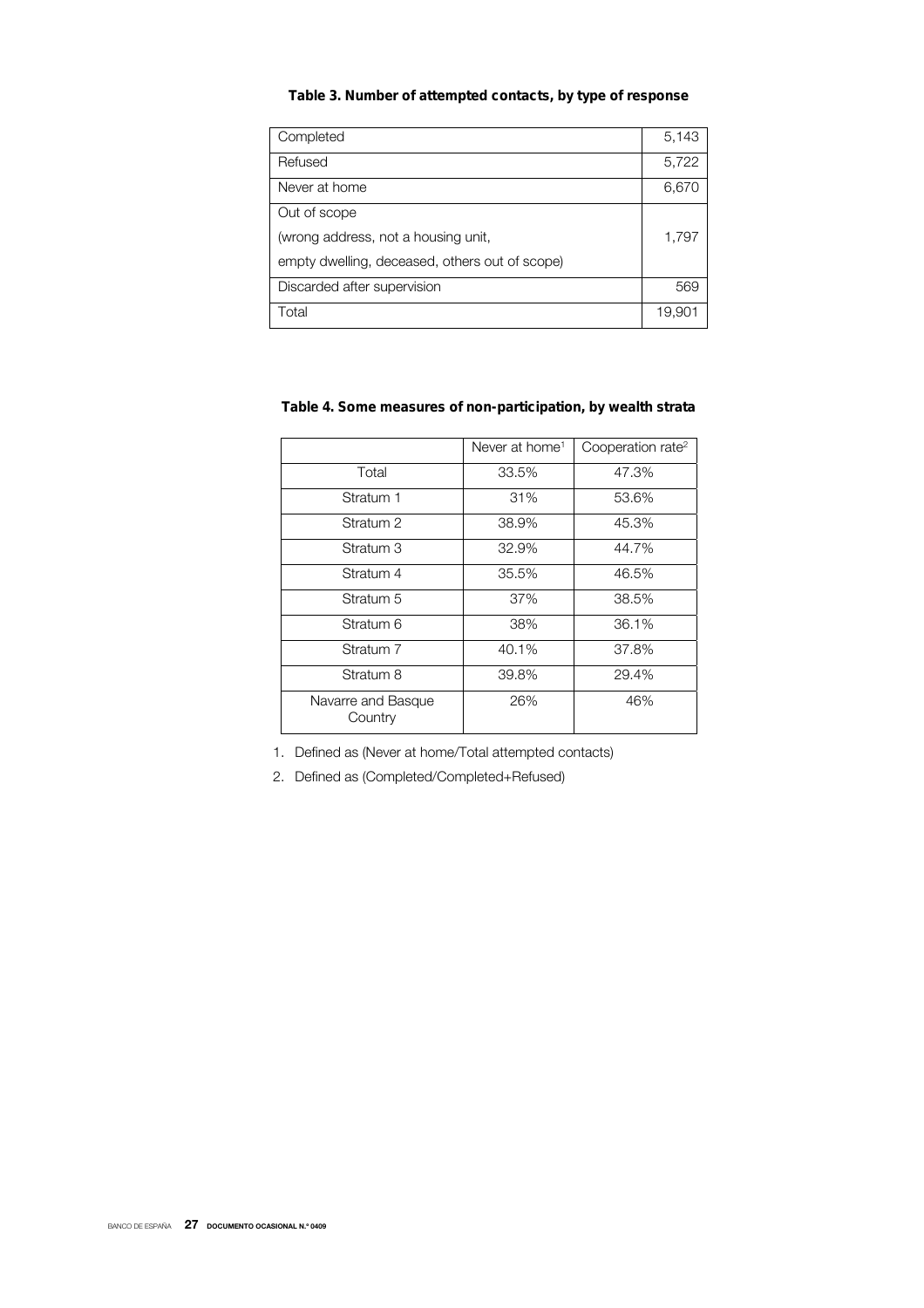|  | Table 5. Variance decomposition analysis and goodness of fit measure |  |
|--|----------------------------------------------------------------------|--|
|--|----------------------------------------------------------------------|--|

| Dependent variable = 1 if completed, 0 if refused<br>Number of observations = $10,586$ |      |                         |                           |                                                  |
|----------------------------------------------------------------------------------------|------|-------------------------|---------------------------|--------------------------------------------------|
|                                                                                        | Mean | Geographical<br>factors | Socio-economic<br>factors | Geographical<br>and<br>socio-economic<br>factors |
| Standard<br>deviation                                                                  | 0.50 | 0.48                    | 0.49                      | 0.47                                             |
| $R^2$                                                                                  |      | 0.09                    | 0.03                      | 0.11                                             |
| Association of<br>predicted<br>probability and<br>observed<br>responses <sup>1</sup> : |      |                         |                           |                                                  |
| Concordant<br>Tied                                                                     |      | 65.3%<br>3.1%           | 49.3%<br>18.7%            | 68.5%<br>0.8%                                    |

1. As a measure of the goodness of fit we look at the association of predicted probabilities and observed responses. This measures how many pairs of observations have a concordant response, i.e. how many pairs (with our sample we have almost 28 million pairs) with different observed responses have predicted probabilities that rank accordingly.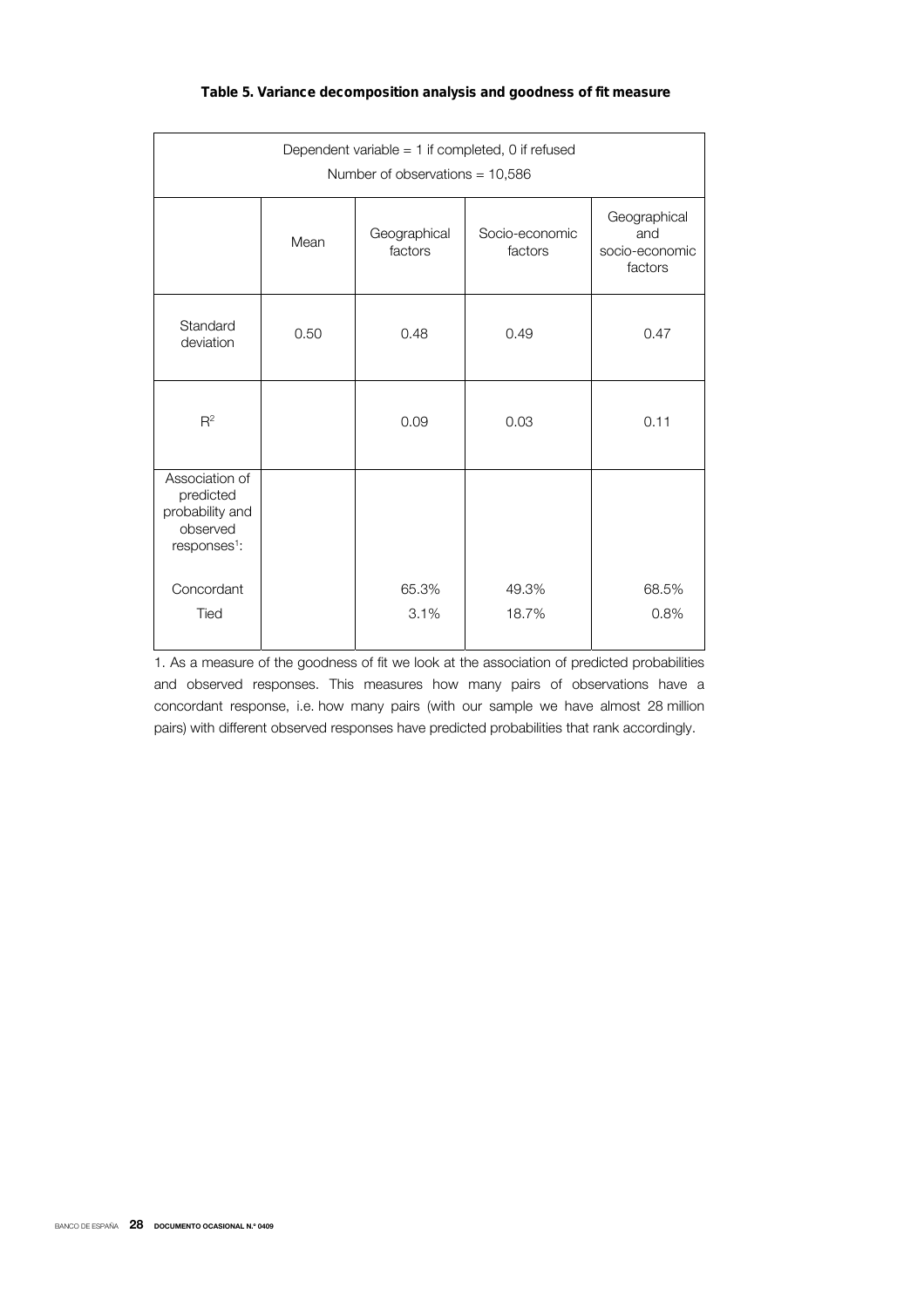|                                                                                                                               | Coefficient          | <b>Odds Ratio</b> | t-ratio  |  |  |
|-------------------------------------------------------------------------------------------------------------------------------|----------------------|-------------------|----------|--|--|
| Type of dwelling                                                                                                              |                      |                   |          |  |  |
| Luxury                                                                                                                        | $-0.4423742$         | 0.6425092         | $-2.04$  |  |  |
| $-0.8676473$<br>Semi-luxury                                                                                                   |                      | 0.4199384         | $-3.68$  |  |  |
| High-quality                                                                                                                  | -1.2784430           | 0.2784705         | -5.33    |  |  |
| Low-quality                                                                                                                   | $-1.5481060$         | 0.2126504         | $-6.09$  |  |  |
| Poor dwelling                                                                                                                 | $-1.2162740$         | 0.2963321         | $-3.75$  |  |  |
|                                                                                                                               | Type of area         |                   |          |  |  |
| High standing                                                                                                                 | $-0.3941852$         | 0.6742292         | $-2.00$  |  |  |
| Above average                                                                                                                 | 0.1242046            | 1.1322470         | 0.60     |  |  |
| Average                                                                                                                       | 0.5946163            | 1.8123350         | 2.78     |  |  |
| Below average                                                                                                                 | 0.6797912            | 1.9734660         | 2.96     |  |  |
| Low                                                                                                                           | 1.0055460            | 2.7333990         | 3.66     |  |  |
| Very low                                                                                                                      | 1.2245340            | 3.4025810         | 2.50     |  |  |
| Poor                                                                                                                          | $-0.7514802$         | 0.4716679         | $-1.76$  |  |  |
|                                                                                                                               | <b>Social Status</b> |                   |          |  |  |
| Medium-high                                                                                                                   | 0.2801777            | 1.3233650         | 2.45     |  |  |
| Medium-medium                                                                                                                 | 0.1091127            | 1.1152880         | 0.83     |  |  |
| Medium-low                                                                                                                    | 0.5073223            | 1.6608380         | 3.39     |  |  |
| Low                                                                                                                           | 1.0015720            | 2.7225590         | 4.61     |  |  |
|                                                                                                                               | Size of municipality |                   |          |  |  |
| 2,000 <inhab=<10,000< td=""><td><math>-0.7049064</math></td><td>0.4941548</td><td><math>-5.21</math></td></inhab=<10,000<>    | $-0.7049064$         | 0.4941548         | $-5.21$  |  |  |
| 10,000 <inhab=<50,000< td=""><td><math>-0.7412587</math></td><td>0.4765137</td><td><math>-5.63</math></td></inhab=<50,000<>   | $-0.7412587$         | 0.4765137         | $-5.63$  |  |  |
| 50,000 <inhab=<100,000< td=""><td><math>-0.9232242</math></td><td>0.3972362</td><td><math>-6.61</math></td></inhab=<100,000<> | $-0.9232242$         | 0.3972362         | $-6.61$  |  |  |
| 100,000 <inhab=<500,000< td=""><td>-1.2313290</td><td>0.2919044</td><td><math>-9.60</math></td></inhab=<500,000<>             | -1.2313290           | 0.2919044         | $-9.60$  |  |  |
| 500,000 <inhab=<1,000,000< td=""><td>-1.4425380</td><td>0.2363273</td><td><math>-9.90</math></td></inhab=<1,000,000<>         | -1.4425380           | 0.2363273         | $-9.90$  |  |  |
| inhab>1,000,000                                                                                                               | $-1.3295370$         | 0.2645998         | $-9.44$  |  |  |
|                                                                                                                               | Region               |                   |          |  |  |
| Aragon                                                                                                                        | $-0.7990338$         | 0.4497633         | $-6.54$  |  |  |
| Asturias                                                                                                                      | 0.1853343            | 1.2036210         | 1.33     |  |  |
| <b>Balearic Islands</b>                                                                                                       | $-0.7270669$         | 0.4833245         | $-4.21$  |  |  |
| Canary Islands                                                                                                                | $-0.4181743$         | 0.6582475         | $-3.53$  |  |  |
| Cantabria                                                                                                                     | -1.3713790           | 0.2537567         | $-9.46$  |  |  |
| Castille-La Mancha                                                                                                            | -0.2665401           | 0.7660253         | $-1.92$  |  |  |
| Castille-Leon                                                                                                                 | $-0.2544959$         | 0.7753073         | $-2.36$  |  |  |
| Catalonia                                                                                                                     | $-0.7376957$         | 0.4782146         | $-8.84$  |  |  |
| Valencia                                                                                                                      | $-0.4092502$         | 0.6641480         | $-4.90$  |  |  |
| Extremadura                                                                                                                   | -0.2212221           | 0.8015386         | $-1.26$  |  |  |
| Galicia                                                                                                                       | -1.3394490           | 0.2619900         | $-12.74$ |  |  |
| Madrid                                                                                                                        | 0.0187715            | 1.0189490         | 0.19     |  |  |
| Murcia                                                                                                                        | $-0.0833291$         | 0.9200483         | $-0.53$  |  |  |
| Navarre                                                                                                                       | -1.2323730           | 0.2915997         | $-5.79$  |  |  |
| <b>Basque Country</b>                                                                                                         | $-0.5408224$         | 0.5822692         | $-4.81$  |  |  |
| La Rioja                                                                                                                      | $-0.4666641$         | 0.6270907         | $-2.14$  |  |  |
| Constant                                                                                                                      | 1.9994390            |                   | 9.42     |  |  |

## Table 6. Logit parameter estimates of the completed vs. refused decision<sup>1</sup>

1. The omitted categories are: very luxury dwelling, very high standing neighbourhood, high social status, municipalities with 2,000 inhabitants or less, Andalusia.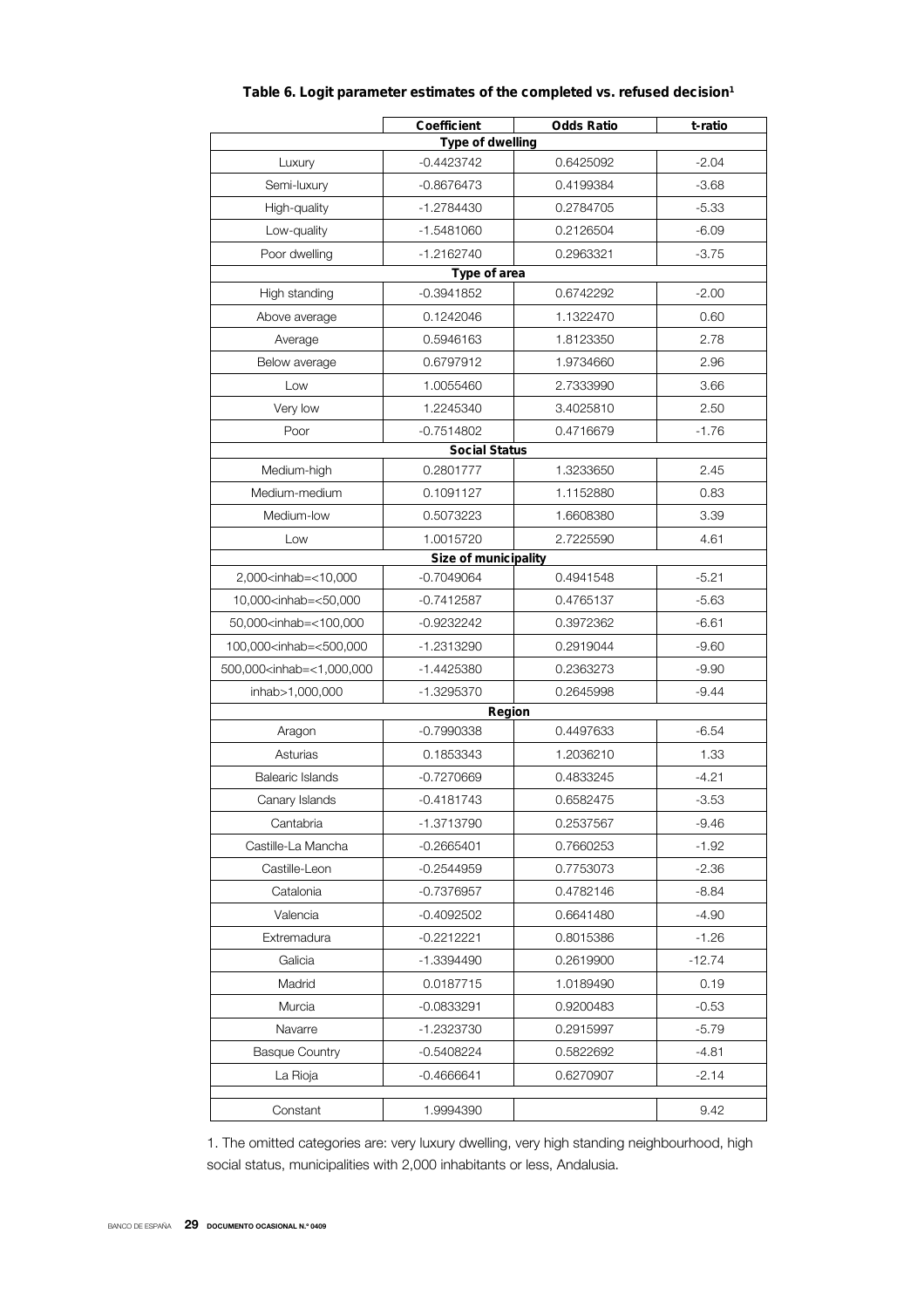|                                                           | Have item |                | Value for those having the item |           |           |
|-----------------------------------------------------------|-----------|----------------|---------------------------------|-----------|-----------|
|                                                           | Yes       | <b>Unknown</b> | Value                           | <b>DK</b> | <b>NA</b> |
| Own main residence                                        | 84.5      | 0.0            | 86.5                            | 13.0      | 0.5       |
| Amount owed, 1rst loan,<br>main residence                 | 15.0      | 0.0            | 88.6                            | 11.2      | 0.3       |
| Monthly payment, 1 <sup>rst</sup> loan,<br>main residence | 15.0      | 0.0            | 96.2                            | 3.5       | 0.1       |
| Rent main residence                                       | 9.9       | 0.0            | 97.4                            | 1.0       | 1.6       |
| Other real estate, 1rst<br>property                       | 41.7      | 0.0            | 82.0                            | 16.4      | 1.0       |
| Amount owed, 1rst loan,<br>1rst other real estate         | 5.0       | 0.0            | 91.1                            | 6.6       | 0.8       |
| Accounts usable for<br>payments                           | 96.9      | 1.5            | 74.3                            | 11.7      | 14.0      |
| Accounts not usable for<br>payments                       | 20.8      | 2.2            | 81.8                            | 6.5       | 11.8      |
| Listed shares                                             | 20.7      | 0.3            | 76.6                            | 15.9      | 7.4       |
| Unlisted shares                                           | 6.9       | 0.2            | 51.3                            | 34.6      | 14.2      |
| Mutual funds, 1rst fund                                   | 14.7      | 0.2            | 76.6                            | 12.8      | 7.5       |
| Fixed income securities                                   | 3.3       | 0.2            | 81.4                            | 11.0      | 7.6       |
| Pension plans, 1rst plan                                  | 25.8      | 0.0            | 62.3                            | 34.6      | 3.0       |
| Life insurance (1rst policy)<br>coverage                  | 8.9       | 0.0            | 63.9                            | 33.5      | 2.6       |
| Business market value<br>(reference person)               | 13.1      | 0.0            | 64.3                            | 32.3      | 3.4       |
| Wage income (reference<br>person, 2001)                   | 36.9      | 0.0            | 97.6                            | 1.2       | 1.3       |
| Self-employment income<br>(ref. person, 2001)             | 13.4      | 0.0            | 89.6                            | 5.2       | 5.2       |
| Unemployment benefits (ref.<br>person, 2001)              | 1.5       | 0.0            | 94.7                            | 5.3       | 0.0       |
| Pensions (reference<br>person, 2001)                      | 31.8      | 0.0            | 99.2                            | 0.2       | 0.6       |
| Income from real assets<br>(2001)                         | 11.1      | 0.1            | 92.0                            | 3.3       | 4.7       |
| Income from dividends,<br>coupons, etc (2001)             | 9.3       | 0.9            | 60.7                            | 33.4      | 5.9       |
| Bank accounts interest<br>income (2001)                   | 65.1      | 3.6            | 34.1                            | 60.5      | 5.4       |
| Food expenditure                                          | 100.0     | 0.0            | 93.8                            | 5.8       | 0.4       |
| Non-durable expenditure                                   | 100.0     | 0.0            | 95.9                            | 3.6       | 0.5       |

## Table 7. Reporting rates (%) of various items, unweighted sample